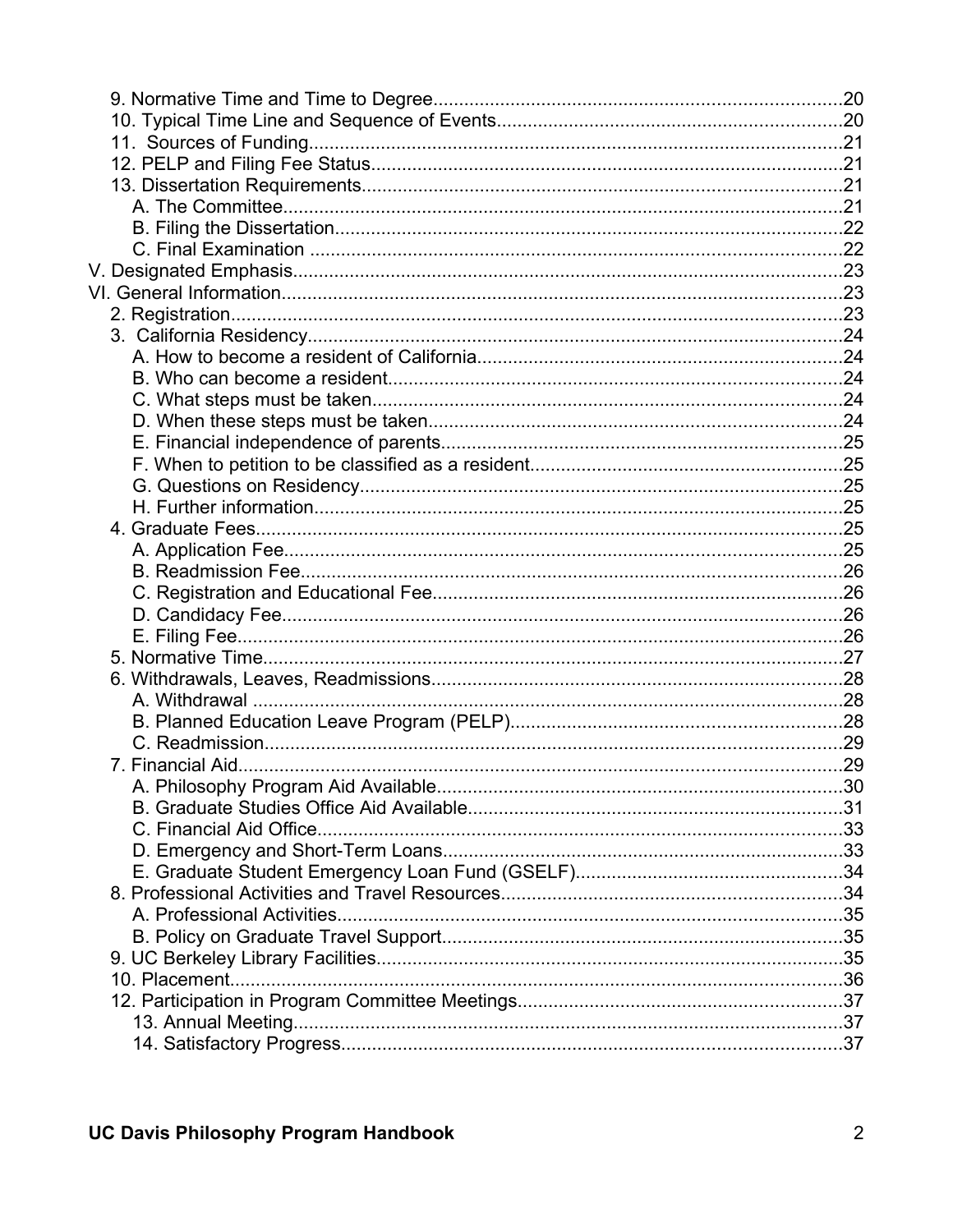# **I. Introduction**

The Graduate Program in Philosophy at the University of California, Davis, offers graduate study leading to the M.A. and Ph.D. degrees. Students with a bachelor's degree may apply for admission to the Ph.D. program. No students whose final goal is the M.A. are admitted.

Faculty members' specialties are listed under their names, below. The orientation of the Program is analytic.

The Ph.D. program is designed to promote a professional level of competence in philosophy, and thus to prepare students for careers in teaching and philosophical research at colleges or universities. The "normative time" for the completion of the Ph.D. degree is five years. Such factors as teaching assignments and dissertation topic can have a significant effect on the actual time required to complete the degree in individual cases. The Program endeavors to provide adequate financial support for all continuing students making satisfactory progress during the normative time period, but such support is not guaranteed.

Under ideal conditions the requirements for the M.A. may be completed in a single academic year. The M.A. phase of the graduate program is designed to acquaint the student with a variety of topics and issues in philosophy, with courses required in logic, history of philosophy, metaphysics and epistemology, and value theory. (It is not necessary to obtain the M.A. degree in order to complete the Ph.D. requirements.)

### **II. Faculty**

Henry Allison, Ph.D. (New School for Social Research), Professor Emeritus. Kant, Spinoza, German idealism, eighteenth and nineteenth century philosophy.

G. Aldo Antonelli, Ph.D. (University of Pittsburgh), Professor. Logic and applications; defeasible reasoning and knowledge representation; philosophy of mathematics; philosophy of logic; philosophy of language; early analytic philosophy.

David Copp, Ph.D. (Cornell University), Professor. Moral and political philosophy.

Gerald Dworkin, Ph.D. (University of California, Berkeley), Professor. Moral, political and legal philosophy, medical ethics.

Cody Gilmore, Ph.D. (Princeton University), Assistant Professor. Metaphysics, philosophy of mind.

Michael Glanzberg, Ph.D. (Harvard University), Associate Professor. Philosophy of language, philosophical logic, mathematical logic, philosophy of mathematics.

James Griesemer, Ph.D. (University of Chicago), Professor. Philosophy of biology, history and philosophy of science.

Elaine Landry, Ph.D. (University of Western Ontario), Associate Professor. Philosophy of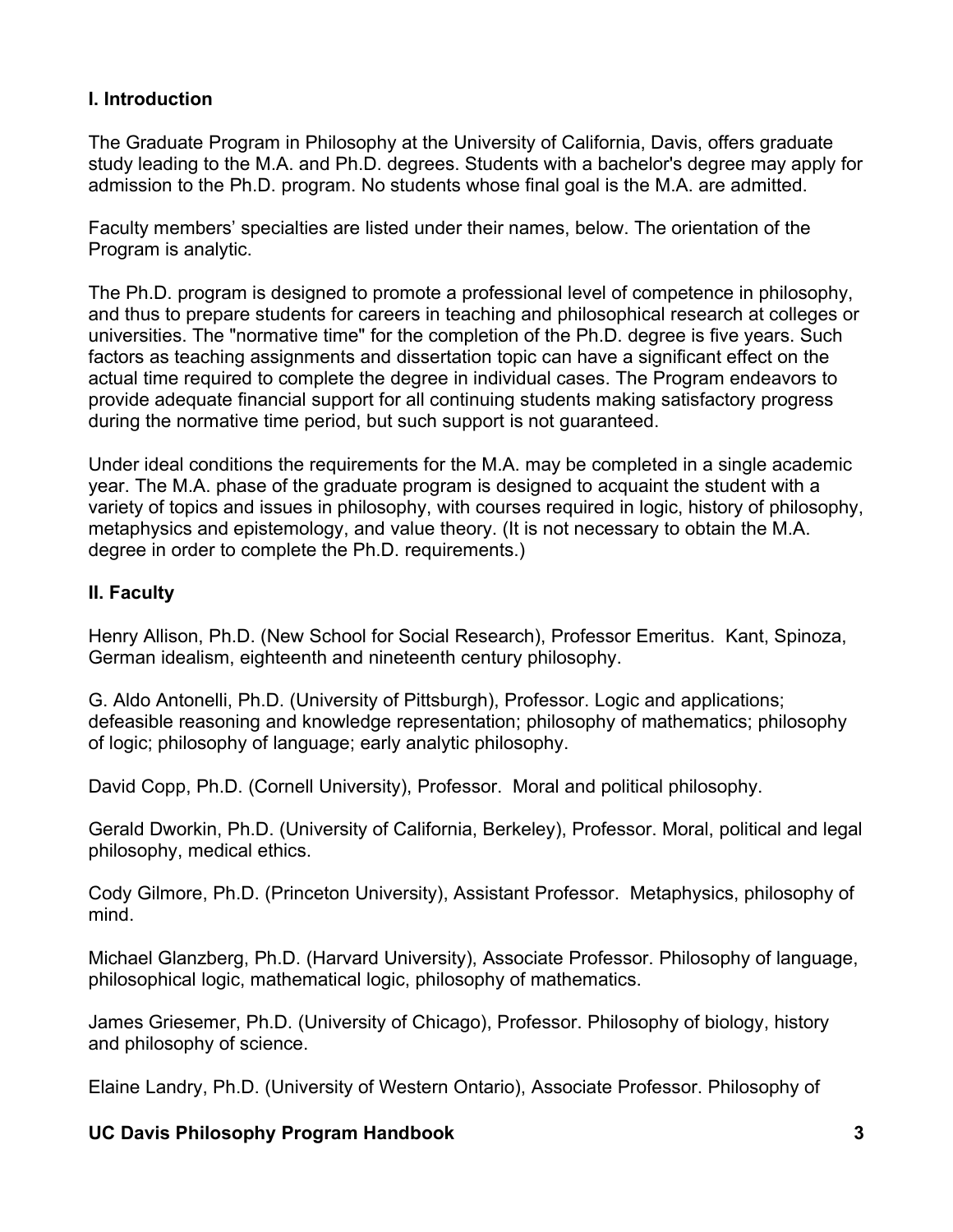mathematics (category theory, set theory, model theory), philosophy of science (physics, logical positivism, realism), analytic philosophy (Frege, Russell, Wittgenstein, Carnap), philosophy of language, logic.

George J. Mattey II, Ph.D. (University of Pittsburgh), Senior Lecturer. History of modern philosophy, epistemology, logic.

John Malcolm, Ph.D. (Princeton University), Professor Emeritus. Greek philosophy, medieval philosophy.

Robert May, Ph.D. (Massachusetts Institute of Technology), Professor. Philosophy of language, Frege.

Roberta Millstein, Ph.D. (University of Minnesota), Associate Professor. Philosophy of science, history and philosophy of biology.

Bernard Molyneux, Ph.D. (Rutgers University), Assistant Professor. Philosophy of mind, philosophy of cognitive science.

Marina Oshana, Ph.D. (University of California, Davis), Professor. Ethics, philosophy of law, history of philosophy.

Adam Sennet, Ph.D. (Rutgers University), Assistant Professor. Philosophy of Language

Jan Szaif, D.Phil. (Freie Universität, Berlin), Associate Professor. History of philosophy, especially ancient philosophy, ontology/metaphysics, ethics.

Paul Teller, Ph.D. (Massachusetts Institute of Technology), Professor Emeritus. Philosophy of physical science, metaphysics, logic.

Michael V. Wedin, Ph.D. (University of Chicago), Professor Emeritus. Greek philosophy, philosophy of language, philosophy of mind.

### **III. M.A. Requirements**

#### **1. Admissions Requirements**

The Graduate Program in Philosophy admits only students who apply for the doctoral degree. Admissions requirements for the doctoral program are described in Section IV below.

### **2. Plan**

The Master's degree in Philosophy is a Master of Arts (M.A.). It requires completion of Plan II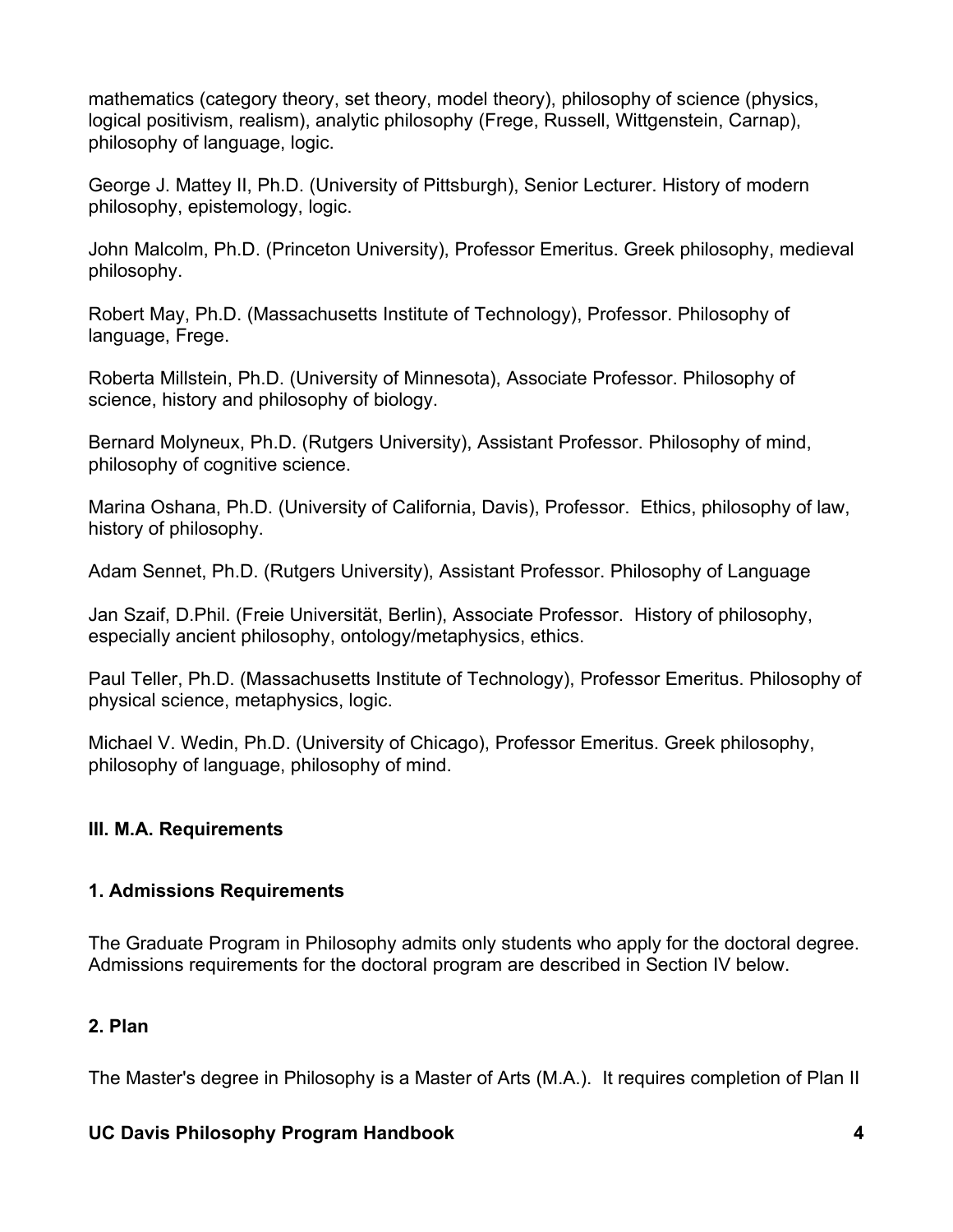(Comprehensive Examination).

#### **3. Course Requirements**

36 units of graduate (200-level) courses in Philosophy. At least 27 units must be in graduate courses in Philosophy not numbered 299, and at least 12 units must be in graduate courses in Philosophy not numbered 298 or 299.

The core requirements for the degree are to be taken from the four main areas listed below. Any other graduate course in Philosophy may be used as an elective to satisfy the unit requirements stated in the paragraph above.

#### **Logic**

Satisfactory completion of Philosophy 112 (Intermediate Logic) or, subject to the approval of the Graduate Adviser, an equivalent course.

#### **History of Philosophy**

#### **Ancient**

Philosophy 261, 262, 290 (with consent of the Graduate Adviser), or (with the consent of the Graduate Adviser, when the topic is ancient philosophy) either 200A or 200B.

#### **Modern through Kant**

Philosophy 275, 290 (with consent of the Graduate Adviser), or (with the consent of the Graduate Adviser, when the topic is modern philosophy through Kant) either 200A or 200B.

#### **Normative Philosophy**

Philosophy 214, 217, or (with the consent of the Graduate Adviser, when the topic is in normative philosophy) either 200A or 200B.

#### **Other**

Philosophy 201, 202, 203, 210, 212, 237, or (with the consent of the Graduate Adviser, when the topic is in either metaphysics, epistemology, philosophy of mind, philosophy of science, or philosophy of language) either 200A or 200B.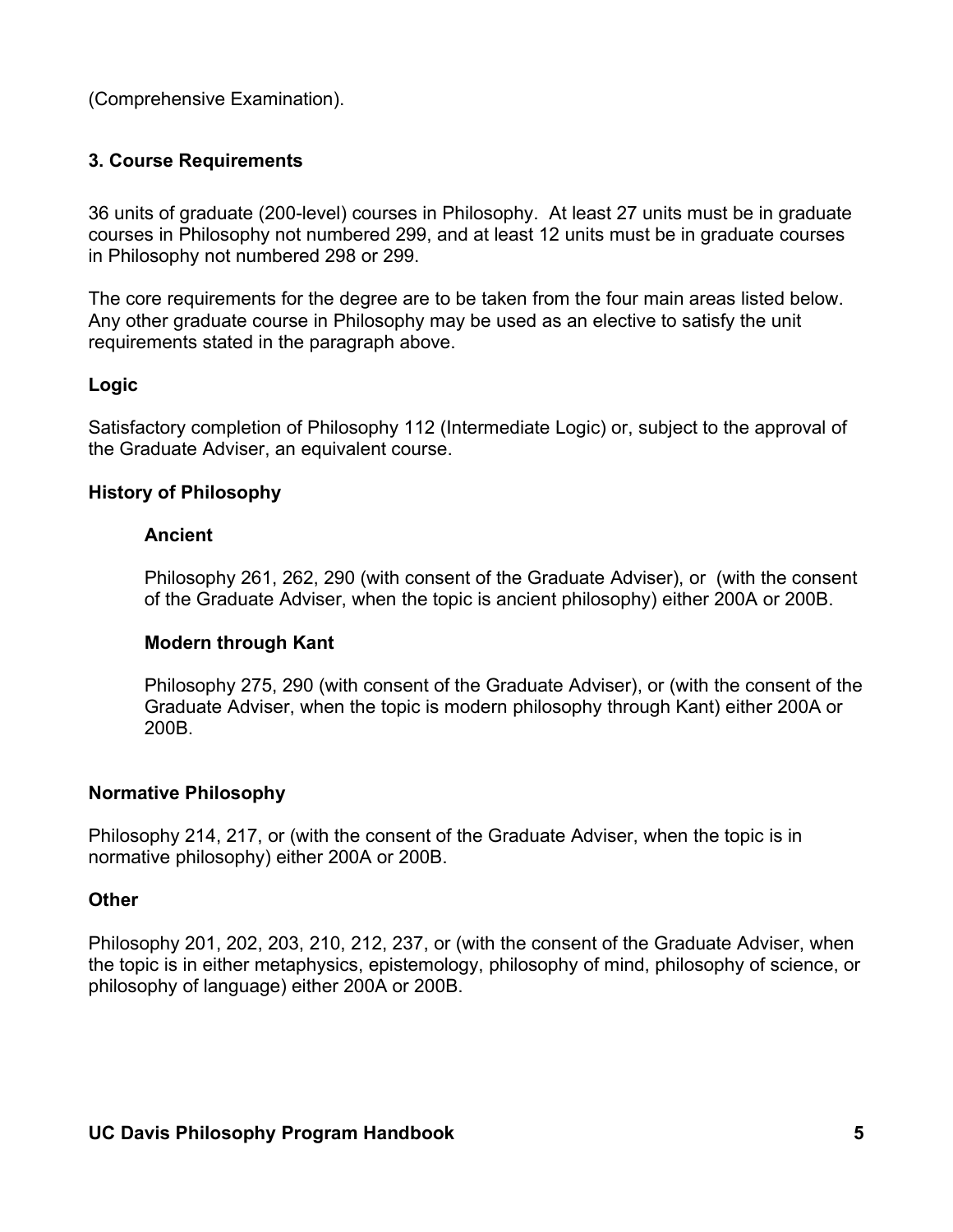### **4. Additional Requirements**

 The student must be in residence for a minimum of three quarters and must pass the Comprehensive Examination, described below.

# **5. Committees**

### **Admissions and Fellowship Committee**

The Graduate Program in Philosophy admits only students who apply for the doctoral degree. Admissions procedures for doctoral students are described below.

### **Course Guidance**

Graduate student advising is aimed primarily at the satisfaction of the requirements for the doctoral degree. No formal study plan is required. The Graduate Adviser and Graduate Program Co-ordinator assist students in planning to fulfill the requirements for the Master's degree.

Full-time students must be enrolled in a minimum of 12 units per quarter, including enrollment in sections of courses 299 and 396.

#### **Comprehensive Examination Committee**

The Comprehensive Examination Committee consists of three members of the Program who are appointed by the Graduate Adviser. Each member will grade the exam 'Pass' or 'Fail.' The Graduate Adviser will assign the overall grade of 'Pass' if two or more individual grades are 'Pass,' and will assign the grade of 'Fail' otherwise. If the overall grade is ','the student will have completed the requirements for the M.A. degree. If the grade is 'Fail,' the matter will revert to the Program Committee, which may decide to recommend that the student be allowed a second and final attempt or to recommend to the Dean of Graduate Studies that the student be dropped from the program.

A passing paper should develop argumentation that shows good analytical skills and exhibit acceptable interpretative skills in any discussions of the literature relevant to the topic that the paper may contain.

# **6. Advising Structure and Mentoring**

The Graduate Adviser is the primary source of advice for students in the completion of their Master's degree requirements. The Graduate Program Co-ordinator is a further advising resource. Since students are enrolled in the Program to obtain a doctoral degree, there is no further advising relative to the Master's requirements. Mentoring will be as for the doctoral program.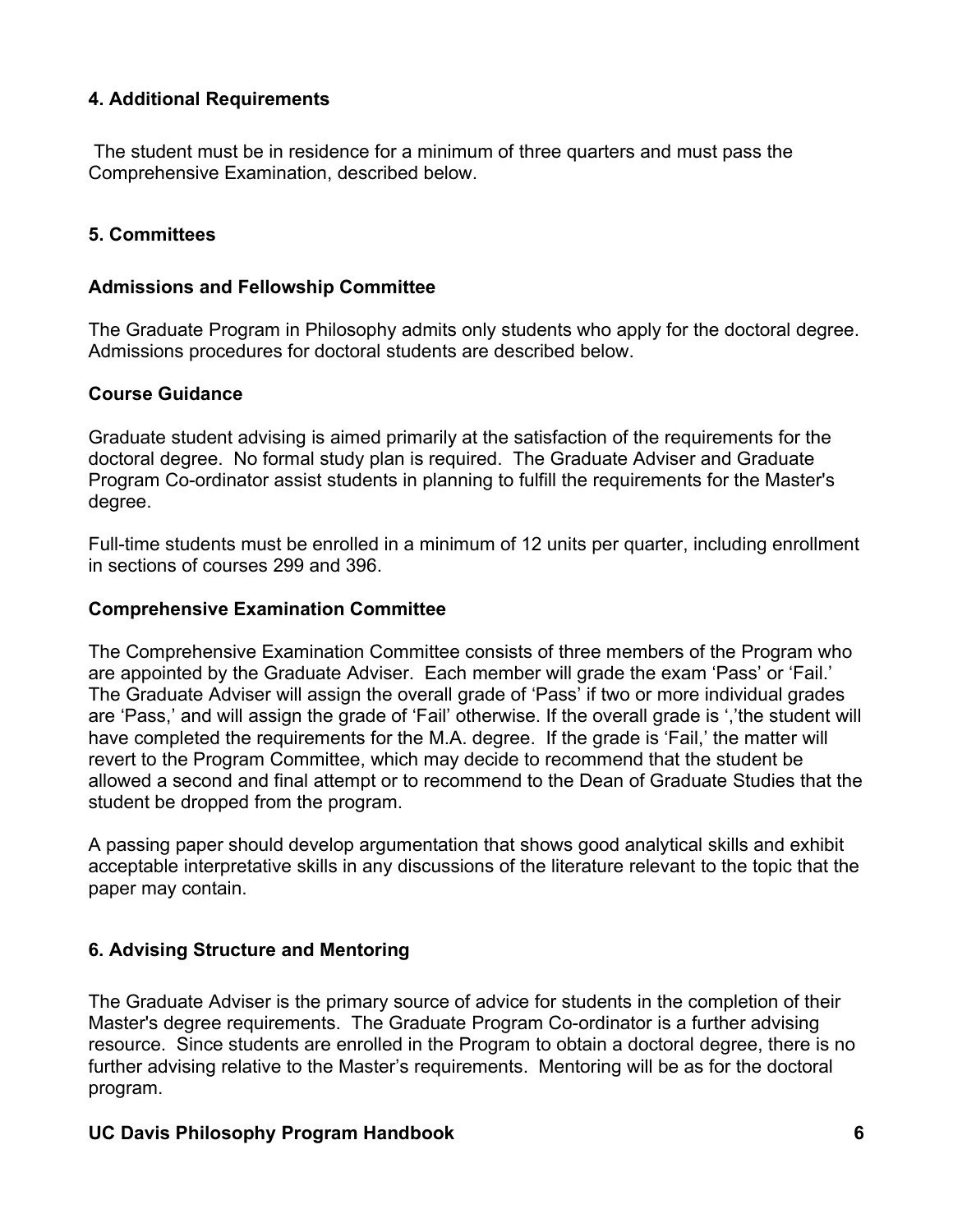# **7. Typical Time Line and Sequence of Events**

Students are expected to complete their Master's requirements by the end of their second year in residence. Ordinarily, course requirements for the Master's be completed by the end of the fifth quarter in residence. The Comprehensive Examination is to be taken no later than at the end of the fifth quarter in residence, with exceptions to be granted by the Graduate Adviser only under extraordinary circumstances.

### **8. Sources of Funding**

Sources of funding are described under the requirements for the doctoral degree.

# **9. Planned Educational Leave Program**

The policy for granting of leave under the Planned Educational Leave Program is the same for the Master's as for the doctoral degree, and it is described under the program requirements for the doctoral degree.

#### **10. Thesis Requirements**

The Master's degree in Philosophy does not require a thesis.

### **11. Comprehensive Examination Requirements**

The Comprehensive Examination consists of a substantial paper in some area of philosophy. The paper also serves as the Second-Year Paper for the Ph.D. Degree. The topic of the paper is chosen by the Graduate Adviser. It is graded by the Comprehensive Examination Committee described above. Comprehensive Examination is to be taken at the end of the fifth quarter in residence, with exceptions to be granted by the Graduate Adviser only under extraordinary circumstances.

### **IV. Ph.D. Requirements**

### **1. Admissions Requirements**

Admission to the doctoral degree program in Philosophy requires a Bachelor's degree in any area from an accredited college or university. Students who already have a Master's Degree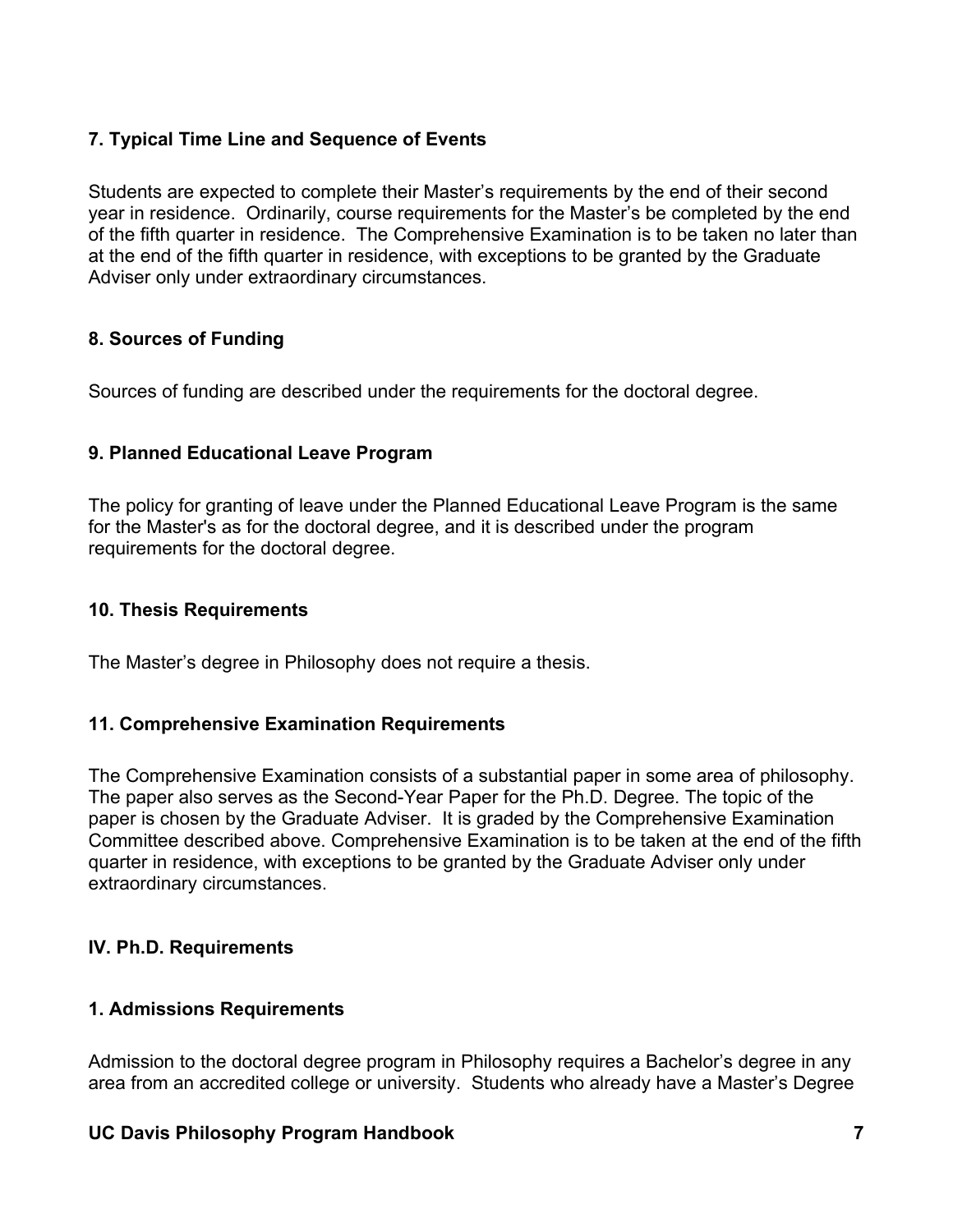in Philosophy or some other area from another institution may be admitted, as may students with a doctoral agree in an area other than philosophy. Students with a doctoral degree in Philosophy will not be admitted. Applications for admission must include transcripts, a personal statement, at least three letters of recommendation, a writing sample, and results from the Verbal, Quantitative, and Analytical sections of the Graduate Record Examination.

#### **2. Dissertation Plan**

The dissertation in philosophy is to be completed under Plan A, which requires a committee of five members, three of whom are designated as reading members (see http://academicsenate.ucdavis.edu/cerj/manual/dd\_regs.htm#520). Other requirements for the dissertation are described below.

#### **3. Course Requirements**

 The Course Requirements consist of the Podium Course Requirement, the Regular Graduate Course Requirement, the Proseminar Requirement, the Distribution Requirement, the Prospectus Tutorial, and the Teaching Assistant Training Practicum, which are described below.

 A listing of established courses offered by the Philosophy Department is to be found in the UC Davis *General Catalog*. With the exception of upper-division (100-level) logic courses that may be used to satisfy the logic distribution requirement described below (or their prerequisite), there are only three kinds of philosophy courses in which graduate students may enroll on the Davis campus.

*Regular Graduate Courses* : All 200-level courses with the exception of courses 298 and 299 are regular graduate courses. Most of the courses students will take for the purpose of completing the Course Requirements will be regular graduate courses.

*298 Group Study* : With the approval of the Graduate Adviser, students may enroll in a section of course 298 as preparation for regular graduate courses or to study material not available in regular graduate courses. When a student is enrolled in course 298, he or she is expected to attend the lectures and do the reading for a designated 100-level course to obtain background in an area. The designated background course is designated by the instructor in course 298. At the same time, the student is expected, in keeping with the standards appropriate to graduate education, to complete additional reading, fulfill appropriate graduatelevel writing requirements, and attend meetings with the faculty member for the lecture course, together with other graduate students who are also enrolled for the purpose of group study.

*299 Individual Study*: Students enroll under the number 299 for the Prospectus Tutorial (see section 6 below) and dissertation research, as well as to study material not covered in regular graduate courses or group study courses.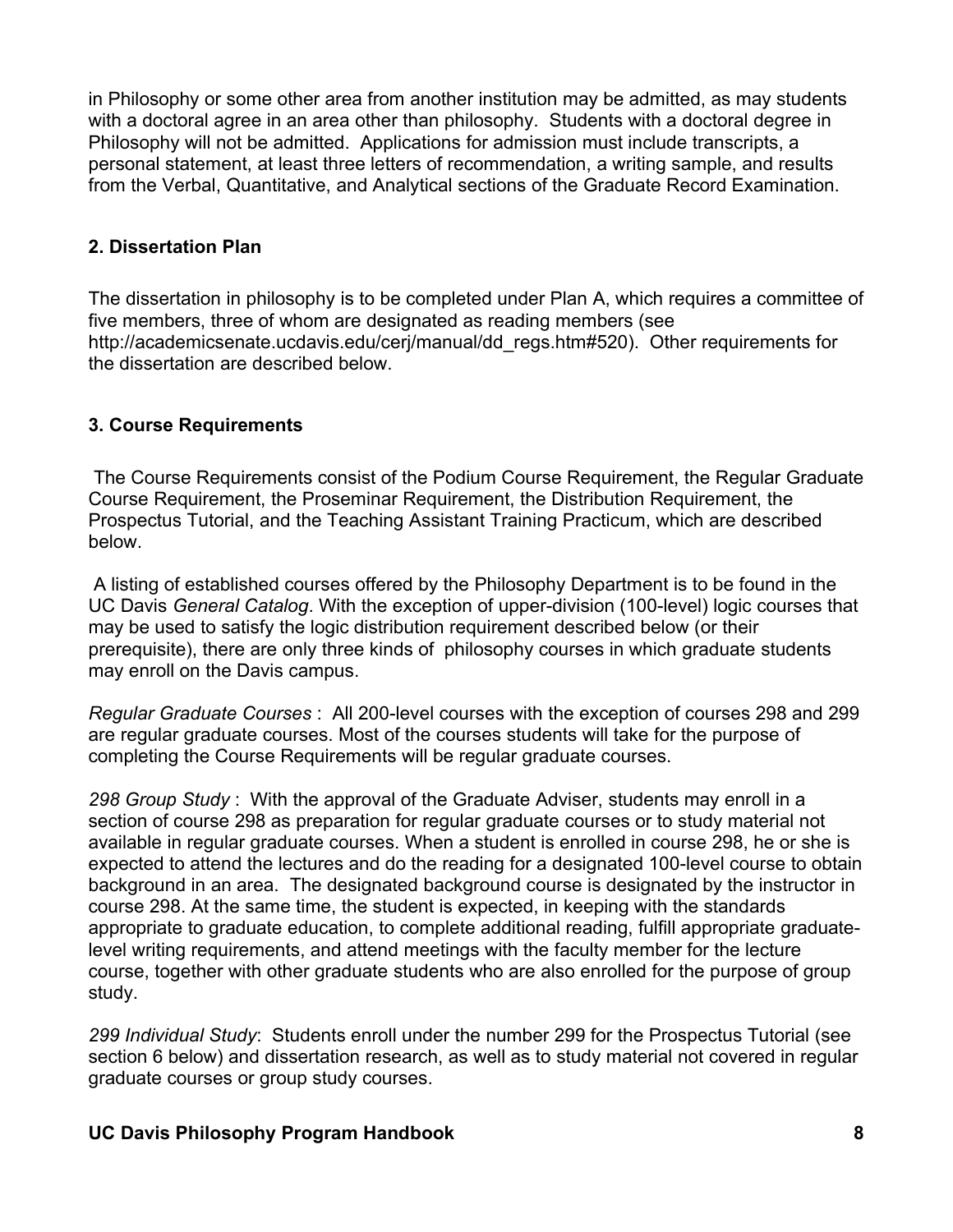Courses in which a student receives a grade of C, D, F or Unsatisfactory may be repeated with the consent of the Graduate Adviser and the Dean of Graduate Studies. All repeated courses must be taken for a letter grade and only the most recently assigned grade will be used in computing the student's grade point average.

Any regular graduate course may be repeated for credit with the prior approval of the Graduate Adviser and the Dean of Graduate Studies, provided that the specific subject matter of the course varies.

Students advanced to Candidacy may take an unlimited number of courses on an S/U basis, within the normal maximum unit load. S/U petitions must be filed with the Office of Graduate Studies by the end of the fifth week of the quarter.

Specific Course Requirements are as follows.

#### **A. Podium Course Requirement**

 Every student must complete a total of 16 podium courses, not including individual study courses (numbered 299) or Teaching Assistant Training Practicum courses. Any course which satisfies the Regular Graduate Course, Proseminar, or Distribution Requirements counts toward the satisfaction of the Podium Course Requirement. Students are permitted to take courses through the second quarter of the third year to complete the Podium Course Requirement. Any course beyond the 16 courses, with the exception of the Prospectus Tutorial 299 and the Teaching Assistant Training Practicum 396, is considered an elective course for the purposes of satisfying this requirement. In exceptional cases, the Graduate Adviser may extend this limit to the end of the third year of residence. Students are expected to carry appropriate quarterly course loads as follows:

- No Teaching Assistantship: 3 courses per quarter
- Teaching Assistantship: 2 courses per quarter plus course 396

### **B. Regular Graduate Course Requirement**

Every student must complete at least 14 regular graduate courses, including the proseminars 200A and 200B. Any regular graduate course satisfying the Distribution Requirement counts toward the satisfaction of the Regular Graduate Course Requirement. Courses numbered 298 are considered elective courses for the purposes of satisfying this requirement, though they may count toward the Podium Course Requirement. Two such courses may be applied to the Podium Course Requirement. Timing for the completion of the Regular Graduate Course Requirement is the same as for the Podium Course Requirement.

Students who have completed their course requirements are encouraged to attend regular graduate courses.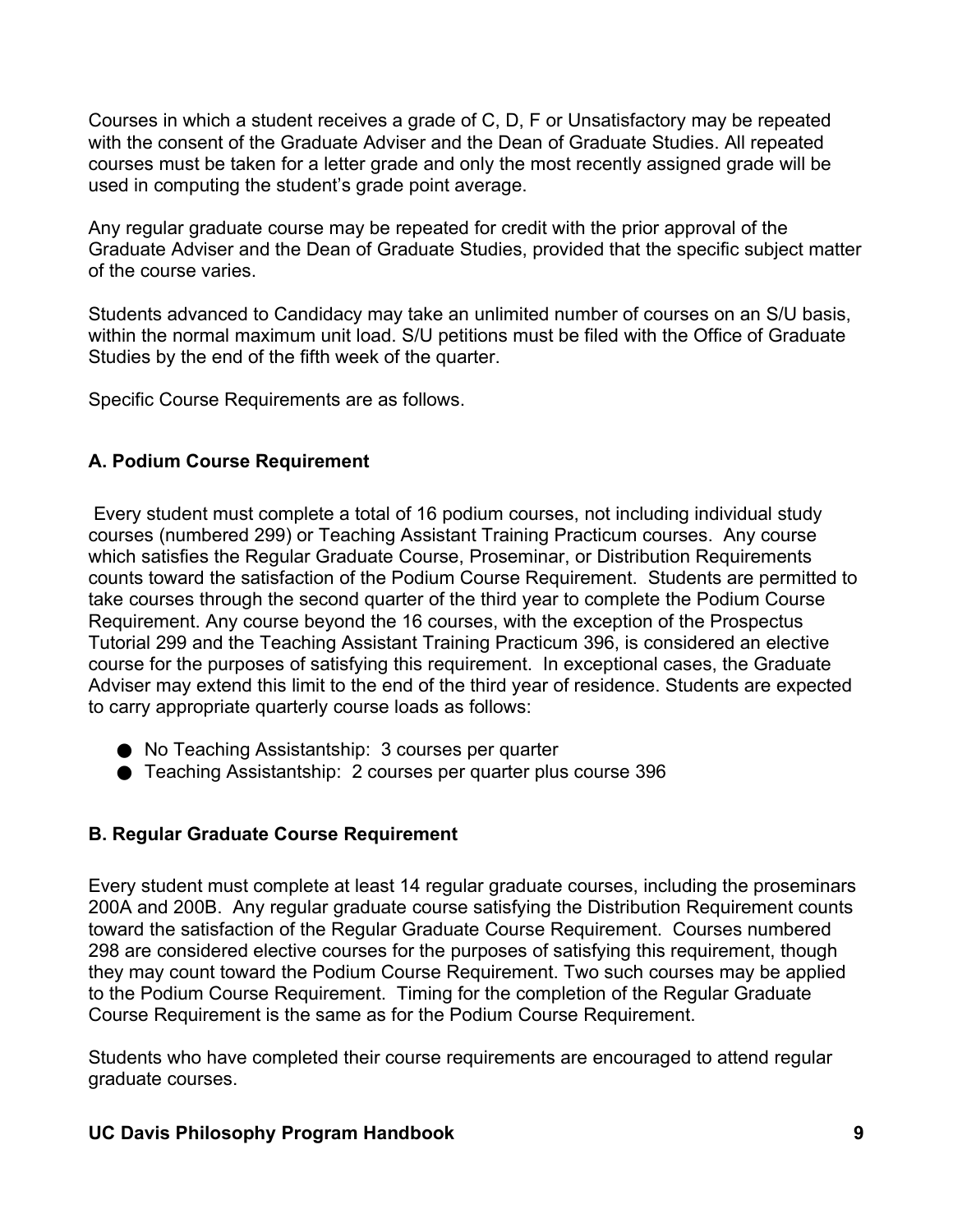### **C. Proseminar Requirement**

Students must complete both proseminar courses, 200A and 200B.

In their first year, graduate students must enroll in Philosophy 200A in Fall Quarter and Philosophy 200B in Winter Quarter. The content and staffing of these proseminars may vary from year to year. Enrollment is limited to first-year students. Each of the two proseminars may satisfy an area for the purposes of the Distribution Requirement described below and will satisfy the Podium Course and Regular Graduate Course Requirements.

The purpose of the Proseminar Requirement is to immerse students in a concentrated study of philosophy during their first two quarters. The proseminars provide an opportunity for close interaction with faculty members and fellow incoming students, as well as intensive experience in philosophical writing, discussion, and presentation of written work.

#### **D. Distribution Requirement**

Every student must take eight courses to satisfy the Distribution Requirement. All distribution requirement courses count toward the Regular Graduate Course and Podium Course Requirements. Depending on whether the student applies two, one, or no Proseminar courses toward the distribution requirement, the student will have eight, seven or six elective Regular Graduate Courses, respectively. One course is to be selected from each of the first four areas. Four additional courses, each from a different area, are to be selected from a group of five areas. The areas are as follows.

#### **Logic**

Philosophy 213, when offered. Otherwise, either Philosophy 113 or Philosophy 134. Students who take course 113 or 134 toward the requirement must first complete prerequisite course Philosophy 112 or an equivalent course. Usually students will complete the logic requirement during their first year.

#### **History of Philosophy: Ancient**

Philosophy 261, 262, 290 (with consent of the Graduate Adviser), or (with the consent of the Graduate Adviser, when the topic is ancient philosophy) either 200A or 200B.

#### **History of Philosophy: Modern through Kant**

Philosophy 275, 290 (with consent of the Graduate Adviser), or (with the consent of the Graduate Adviser, when the topic is modern philosophy through Kant), either 200A or 200B.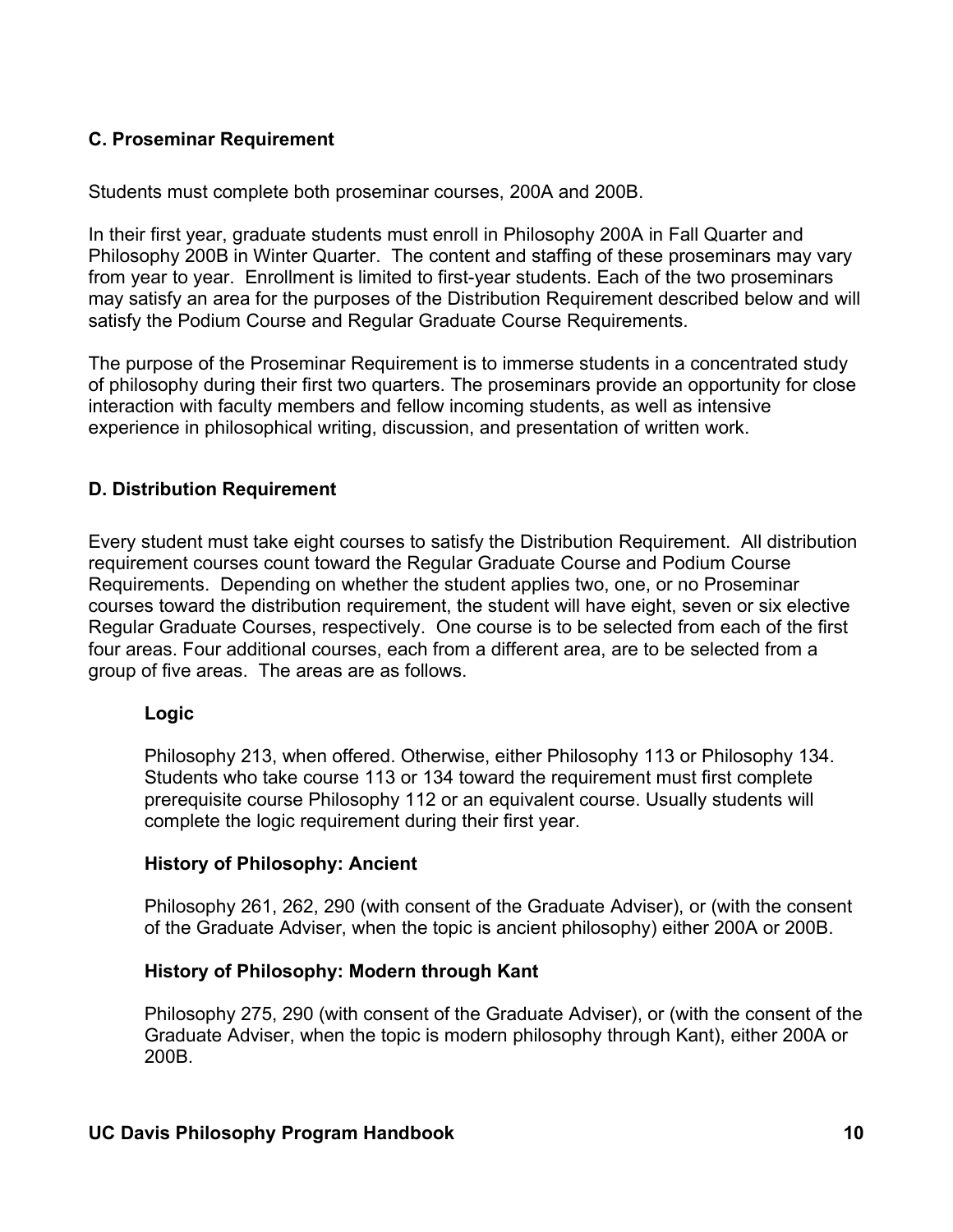#### **Normative Philosophy**

Philosophy 214, 217, or (with the consent of the Graduate Adviser, when the topic is normative philosophy) either 200A or 200B.

#### **Other**

Four courses, each from a different one of the following five areas.

#### **Metaphysics**

Philosophy 201, 212, or (with the consent of the Graduate Adviser, when the topic is metaphysics) either 200A or 200 B.

#### **Epistemology**

Philosophy 202, or (with the consent of the Graduate Adviser, when the topic is epistemology) either 200A or 200 B.

#### **Philosophy of Science**

Philosophy 210 or (with the consent of the Graduate Adviser, when the topic is philosophy of science) either 200A or 200 B.

#### **Philosophy of Mind**

Philosophy 203, or (with the consent of the Graduate Adviser, when the topic is philosophy of mind) either 200A or 200 B.

#### **Philosophy of Language**

Philosophy 237 or (with the consent of the Graduate Adviser, when the topic is philosophy of language) either 200A or 200 B.

### **E. Other Requirements**

Students must complete a Prospectus Tutorial, described below in Section 4. This is an individual study course, numbered 299, for 8 to 12 units of credit. Students must also complete one course in Teaching Assistant Training Practicum, numbered 396, described below in Section 4.

### **F. Other Means of Satisfying Course Requirements**

Under special circumstances, the Graduate Adviser may allow the substitution of other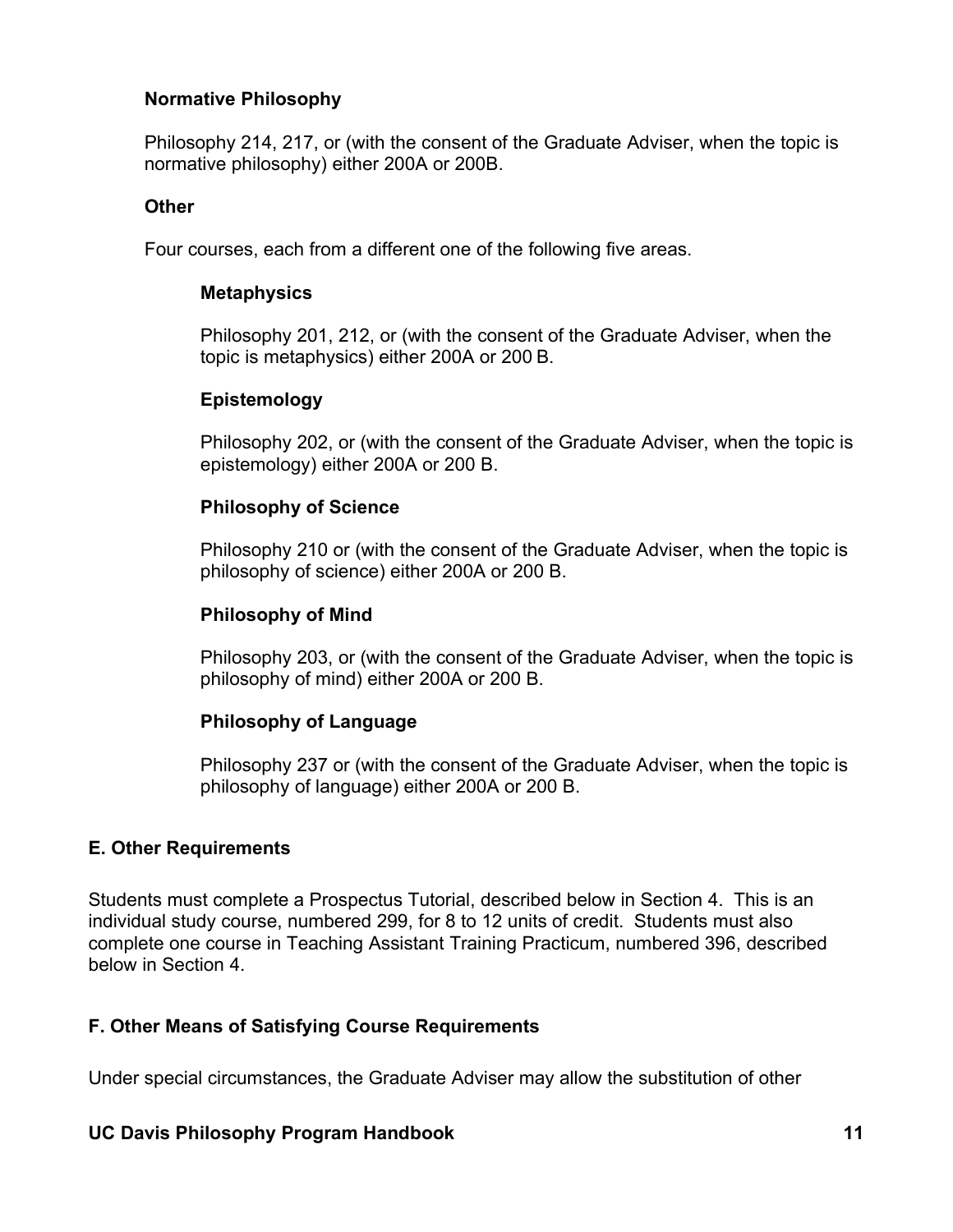courses for the satisfaction of the Distribution and Regular Graduate Course requirements.

The Graduate Adviser may approve up to four courses in philosophy taken at the graduate level at other institutions towards satisfaction of the Course Requirements other than the Proseminar Requirement. Any approved course may be applied to any combination of the Porium Course Requirement and the Regular Graduate Course Requirement. Ordinarily, the level of the course is based on the official transcript issued by the institution at which the student has taken the course, but other courses may be approved by the Graduate Adviser as being in fact at the graduate level. For the Distribution Requirement in Logic, the Graduate Adviser may approve upper-division courses equivalent to course 113 or 134.

 With the approval of the Graduate Adviser, up to two courses taken outside of philosophy after enrollment in the graduate program may be counted toward the Porium Course Requirement.

With the approval of the Graduate Adviser, a course taken through Intercampus Exchange (described below) may count toward the Porium Course, Regular Graduate Course, and Distribution requirements. It may not be counted toward the Proseminar Requirement.

### **G. Intercampus Exchange**

The Intercampus Exchange Program affords a great opportunity for students to take advantage of courses, scholars, research facilities and programs available on one of the other eight UC campuses. If a student has completed at least one quarter in residence at Davis and wants to take a course at another UC campus, he or she may apply through the Intercampus Exchange Program. The student must have the approval of the Graduate Adviser, the Chair of the Program or group in which he or she wants to study on the host campus, and the Dean of Graduate Studies on both the Davis and host campus. Fees are paid at Davis and registration packets are completed at both campuses. The student will have library, health center and other student privileges on the host campus, but is considered a student in residence at Davis. Grades are transferred to Davis and will appear on the regular transcript. Applications for Intercampus Exchange may be obtained at the Office of Graduate Studies and should be filed three weeks prior to the beginning of the quarter in which the student wishes to participate. A separate application is required each quarter the student attends another campus.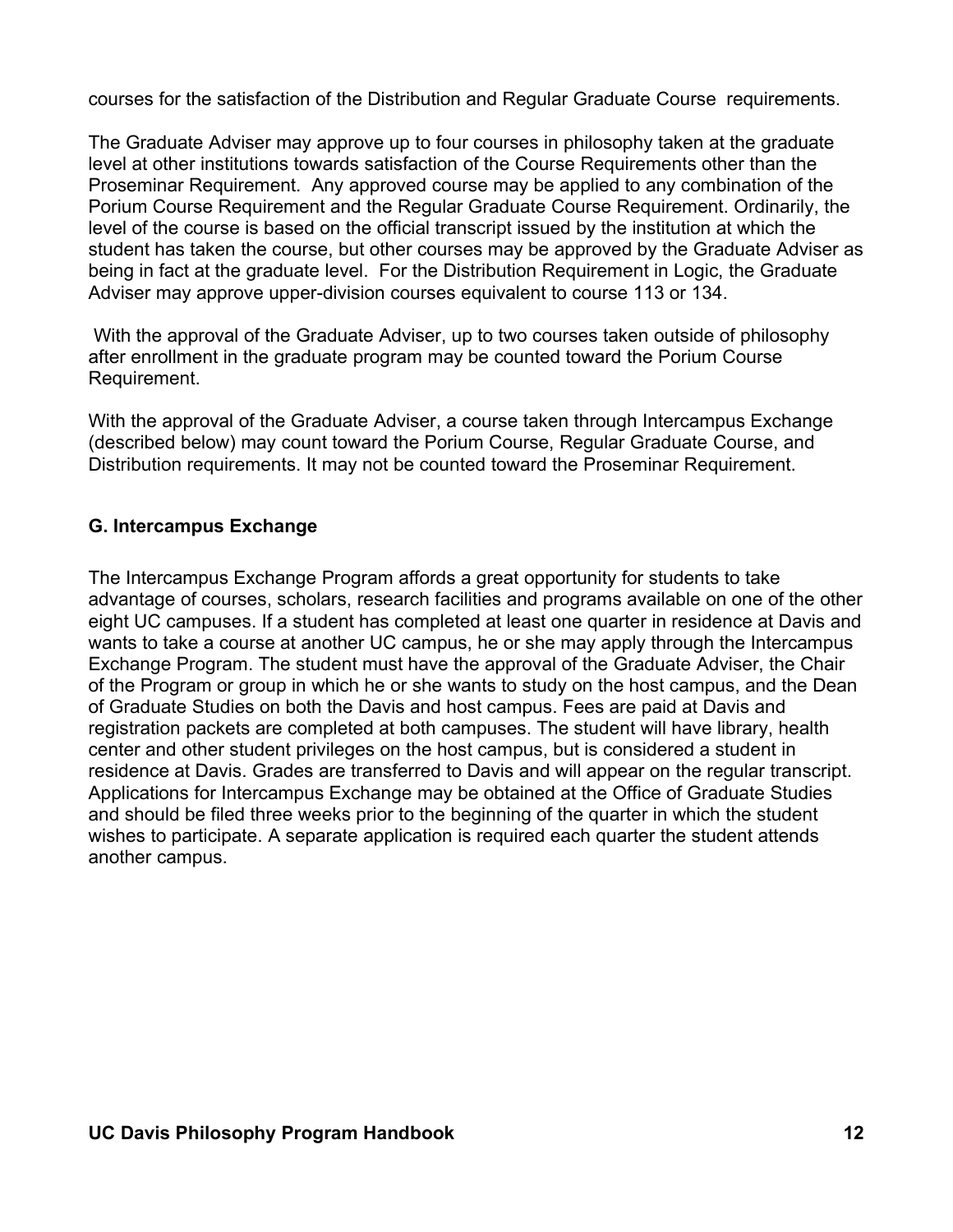#### **Summary Table Doctoral Degree Course Requirements**

**Podium Course Requirement**: Sixteen courses, not including 299 or 396.

**Regular Graduate Course Requirement**: Fourteen courses at the 200-level, not including 298 or 299.

**Proseminar Requirement**:: Two courses: 200A and 200B.

**Distribution Requirement**: One course from each of the following four areas.

**Logic**: Course 213 if available; otherwise course 113 or 134, to be completed during the first year.

**History Philosophy: Ancient**: Philosophy 261, 262, 290 (with consent of the Graduate Adviser), or (with the consent of the Graduate Adviser, when the topic is ancient philosophy) either 200A or 200B.

**History of Philosophy: Modern through Kant**: Philosophy 275, 290 (with consent of the Graduate Adviser) or (with the consent of the Graduate Adviser, when the topic is modern philosophy) either 200A or 200B.

**Normative Philosophy**: Philosophy 214, 217, or (with the consent of the Graduate Adviser, when the topic is normative philosophy) either 200A or 200B.

**Other**: Four courses the following areas, each course from a different area.

**Metaphysics**: Philosophy 201, 212, or (with the consent of the Graduate Adviser, when the topic is metaphysics) either 200A or 200 B.

**Epistemology**: Philosophy 202, or (with the consent of the Graduate Adviser, when the topic is epistemology) either 200A or 200 B.

**Philosophy of Science**: Philosophy 210 or (with the consent of the Graduate Adviser, when the topic is philosophy of science) either 200A or 200 B.

**Philosophy of Mind**: Philosophy 203, or (with the consent of the Graduate Adviser, when the topic is philosophy of mind) either 200A or 200 B.

**Philosophy of Language**: Philosophy 237 or (with the consent of the Graduate Adviser, when the topic is philosophy of language) either 200A or 200 B.

**Prospectus Tutorial**: Course 299 for 8 or 12 units.

**Teaching Assistant Training Practicum**: Course 396,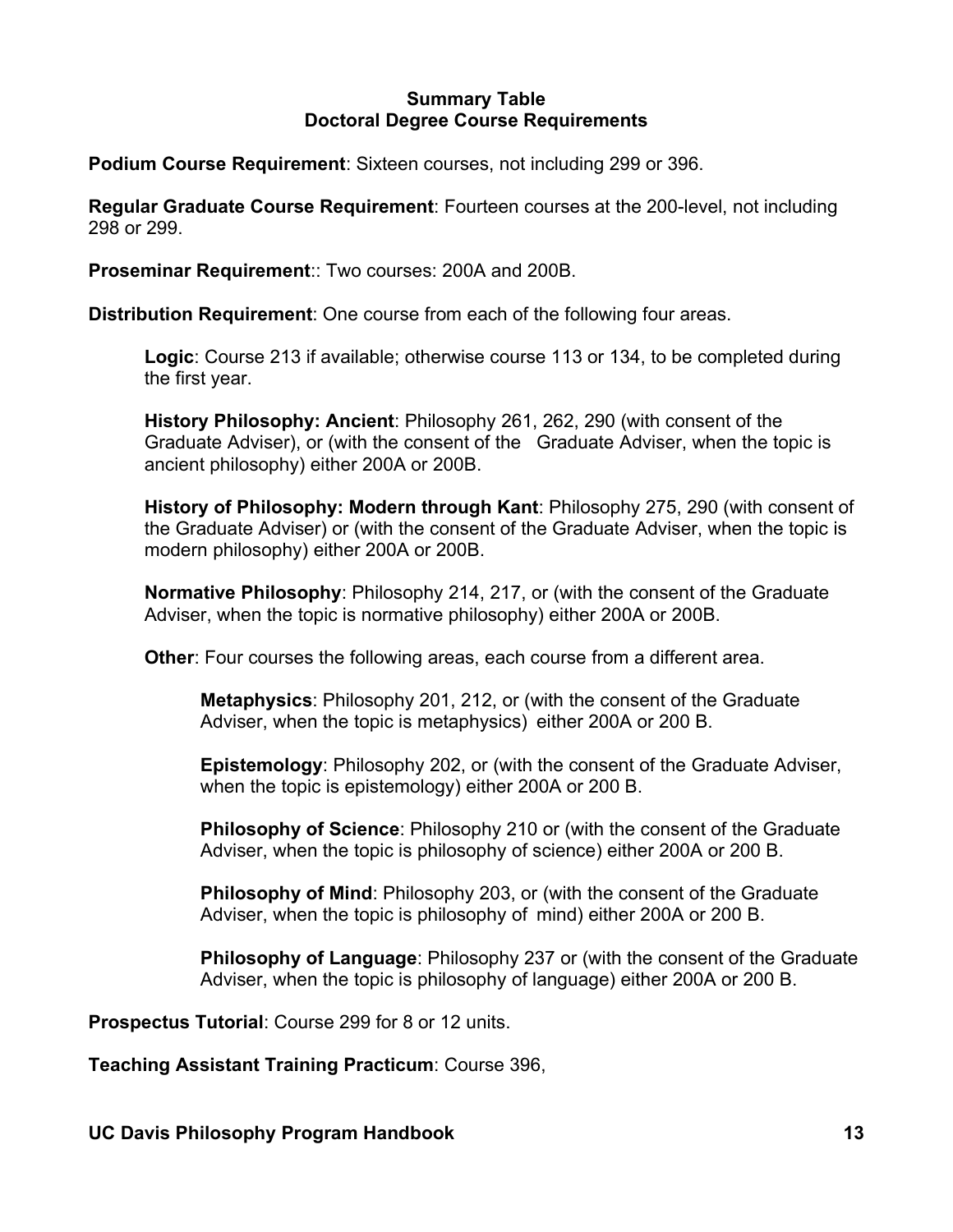All courses satisfying the Regular Graduate Course Requirement satisfy the Podium Course Requirement. All courses satisfying the Distribution Requirement satisfy the Regular Graduate Course Requirement. The Proseminar may satisfy the Distribution Requirement if the topic of the course is in the distribution area.

# **4. Special Requirements**

### **A. Language Requirement**

A student who has decided on a possible dissertation topic is required to meet with the Graduate Adviser to determine whether a knowledge of any foreign languages is required in order to carry out the project. The Graduate Adviser will consult with relevant faculty in making this determination. If knowledge of one or more foreign language is required, the student will be required to demonstrate the needed competence by examination. Any required language exams must be passed prior to admission to the Qualifying Examination (see below), and ordinarily before the end of the fourth year of residence. Students must also attain competence in any other languages deemed necessary for their research by the dissertation committee. Students who plan to work in the history of philosophy should consult with relevant faculty at the outset of their graduate studies about obtaining the necessary competence.

Language exams are scheduled on an individual basis by the Graduate Adviser. It is the student's responsibility to inform the Graduate Adviser of his or her preparedness to take the exam. Language examinations normally last three hours. They consist of the translation of a philosophical text into English. The first part of the exam, two hours in length, is taken without benefit of a dictionary. The second part, taken in the hour remaining, continues the translation with the aid of a dictionary. The first part should reveal an ability to read well without a dictionary; the second should provide evidence of the ability to conduct research in the language in question. Students may receive unit credit for 299s taken in preparation for the language exam, though this credit may not be applied to any of the Course Requirements listed above. Graduate students should be aware that appropriate departments offer special courses for graduate students to prepare for such exams.

# **B. Prospectus Tutorial**

The Prospectus Tutorial is taken as course 299, for eight to twelve units. It is intended to help students to make the transition from coursework to dissertation writing and, more specifically, to afford them guidance in working toward a dissertation Prospectus. The Prospectus Tutorial is to be taken the quarter after the student has completed the Course Requirements. Ordinarily, the Course Requirements will be completed by the end of the student's eighth quarter, in which case the Prospectus Tutorial would be taken during the Spring Quarter of the third year.

The aim of the Prospectus Tutorial is to provide guidance to the student in producing a Prospectus. A Prospectus includes an overall outline of a dissertation, with some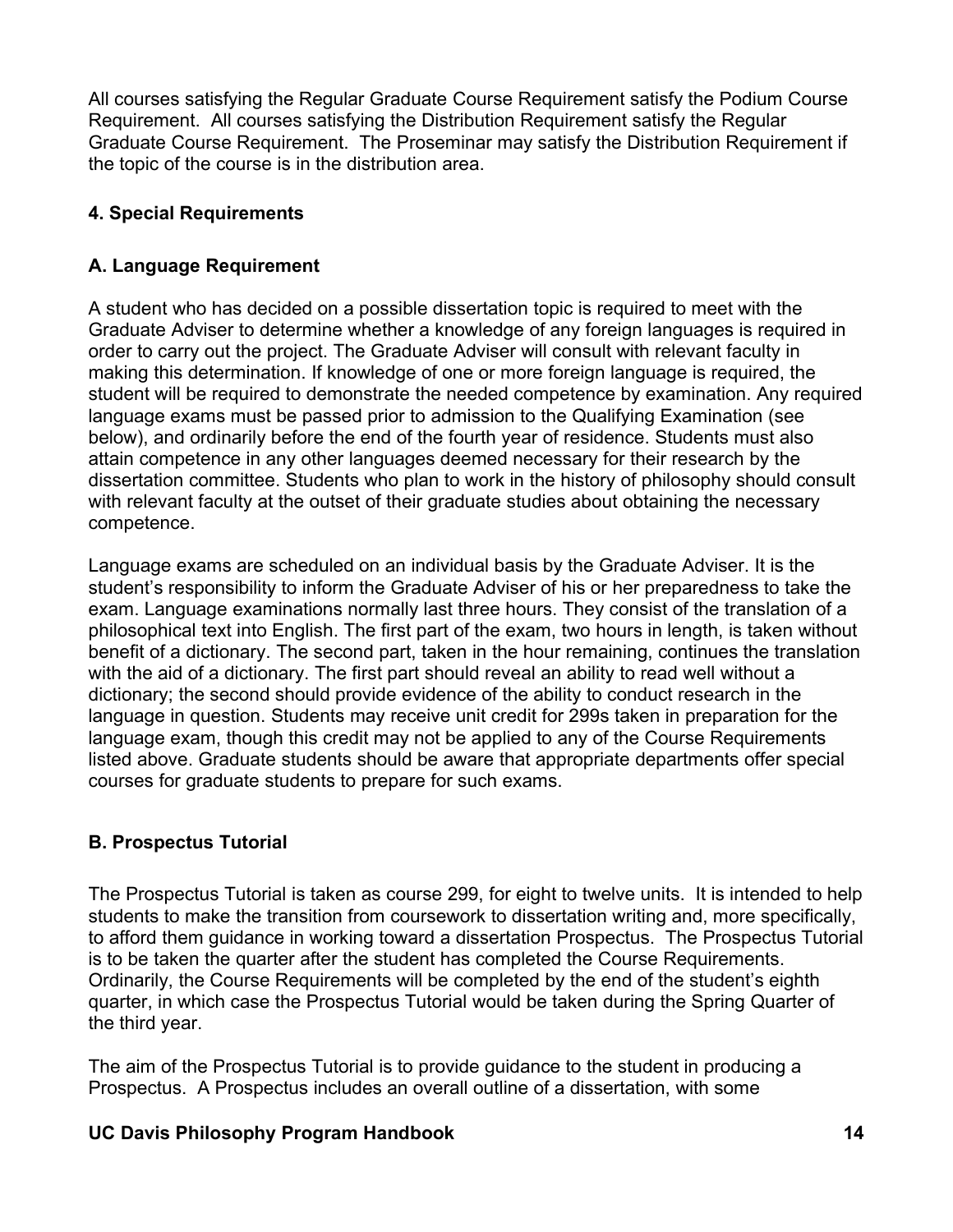development of some of the ideas and problems to be pursued in it.

The supervising faculty member for the Prospectus Tutorial is selected by the student in consultation with the Graduate Adviser. This faculty member may, but need not, be the student's anticipated dissertation director or one of the anticipated dissertation committee members.

# **C. Teaching Requirement**

Students must teach at least one section of an undergraduate course during their period of graduate study. This requirement may be fulfilled by serving as a teaching assistant or as an instructor in a course. Teaching assistants will enroll in four units of course 396, Teaching Assistant Training Practicum.

# **D. Residence and Enrollment Requirements**

Students must be registered and in University residence for a minimum of six regular quarters. Two consecutive regular Summer Sessions may be counted as the equivalent of one regular quarter if at least two units are taken in each session. There is no unit requirement established by the University (but note the Program Course Requirements above).

Students must ordinarily be registered in order to be employed by the Philosophy Department, to hold fellowships or scholarships, and (except in the case of the filing fee option) to take examinations for the Ph.D., though under special circumstances it is sometimes possible to hire students who are not currently enrolled.

All students must be enrolled for 12 units minimum (including in courses 298 and 299) per quarter. If employed as a teaching assistant or instructor, students are expected to enroll in 4 units of Philosophy 396 (Teaching Assistant Training Practicum) and at least 8 units of other coursework. Graduate students in residence are encouraged to take no more than 12 units of 200-level courses.

# **5. Committees**

# **A. Admissions Committee**

The Admissions and Fellowship Committee is responsible for making recommendations to the Graduate Program Committee regarding admission to the graduate program and student financial support.

Admissions files are assembled by the Graduate Program Co-ordinator and made available to the Admissions Committee. Committee members read the files and together rank the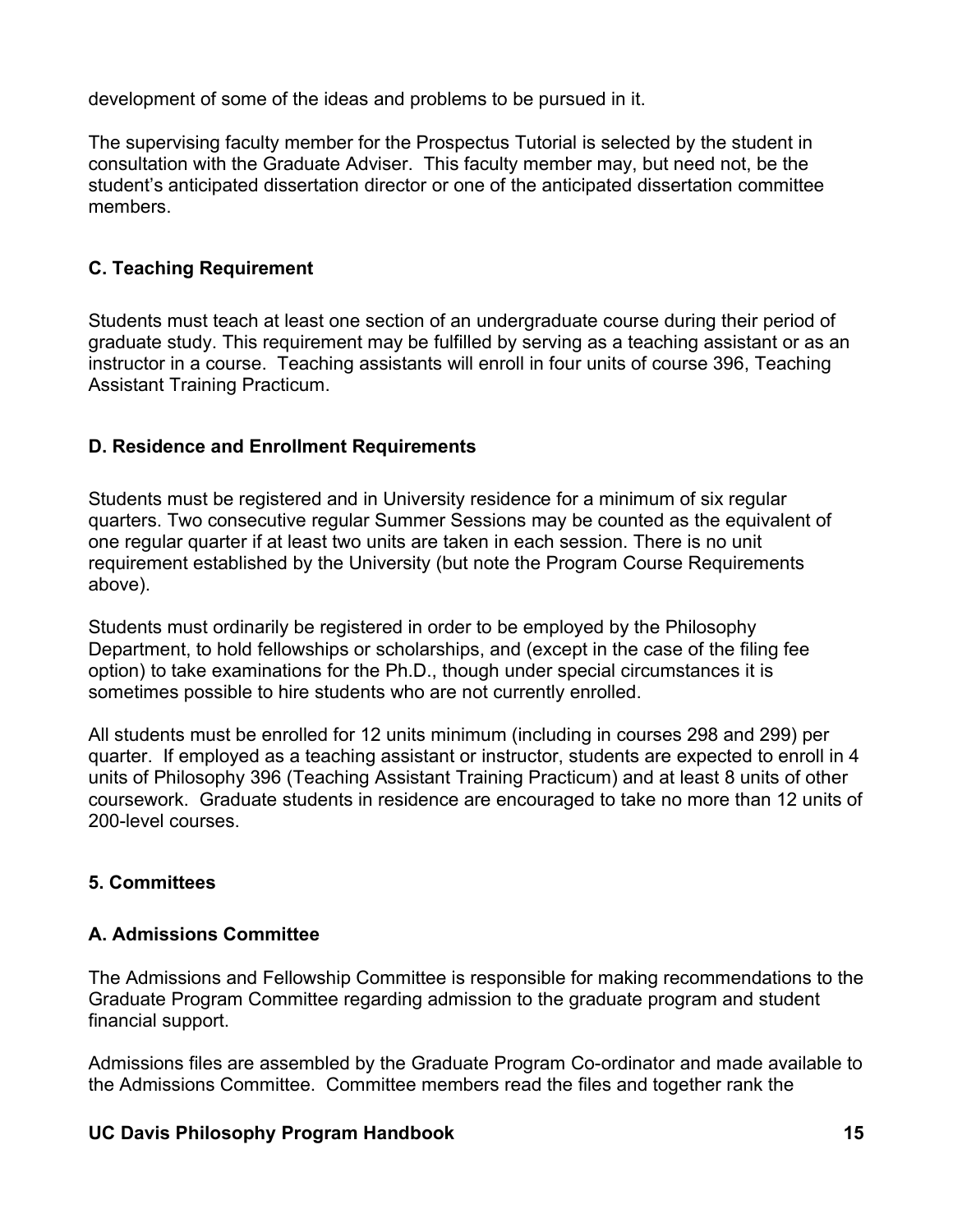candidates in order of potential success in the Program. The Committee recommends for admission the highest-ranked applicants for the number of students to whom offers of admission are to be made. The Committee also complies a waiting list of students who may be offered admissions if initial offers are declined. Also on the basis of the ranking, the Committee recommends students for campus-based fellowships and Philosophy Departmentbased teaching assistantships and research assistantships.

# **B. Course Guidance**

Advice on selecting courses is given primarily by the Graduate Adviser, with assistance from the Graduate Program Co-ordinator and faculty mentors, described in Section 8 below.

# **6. Examination Requirements**

# **A. Second-Year-Paper Requirement**

The purpose of the Second-Year Paper is to provide the faculty with evidence of the student's potential for writing an acceptable dissertation and for ultimately producing work of professional quality. The paper submitted in satisfaction of the second-year-paper requirement may but need not be a development of a paper from a previous course. Faculty members evaluating the paper are looking for the sort of independence of thought, philosophical acuity, and analytical and interpretive skills that are essential for writing a successful dissertation. Papers in which positions or arguments are subjected to analytical scrutiny, and papers which provide well-argued and competent interpretations of historical texts, are examples of appropriate papers. Accordingly, papers should normally be on wellfocused, manageable topics, and their goals should be clearly expressed. Students are strongly encouraged to consult with appropriate faculty members concerning the form and content of the paper.

The second-year paper will be due no later than the last day of the fifth quarter in residence. Ordinarily, this will be at the end of Winter Quarter of the student's second year. The Graduate Adviser may alter the deadline under extraordinary circumstances, but the deadline shall otherwise be understood as firm. The paper will be evaluated by a three-person committee chosen by the Graduate Adviser in consultation with relevant faculty. The criterion for receiving the grade of Satisfactory is as follows: the student is expected to produce a paper which, in addition to showing the expository and analytical skills characteristic of good work in the field, displays a capacity for original philosophical work, which may be critical in character. Members of the evaluating committee shall assign grades of Satisfactory, Revise, or Unsatisfactory. The Graduate Adviser will assign an overall grade in accordance with the following scheme:

- 2 or 3 grades of Satisfactory: Satisfactory
- 2 or 3 grades of Revise, or 1 grade of Satisfactory and 1 grade of Revise: Revise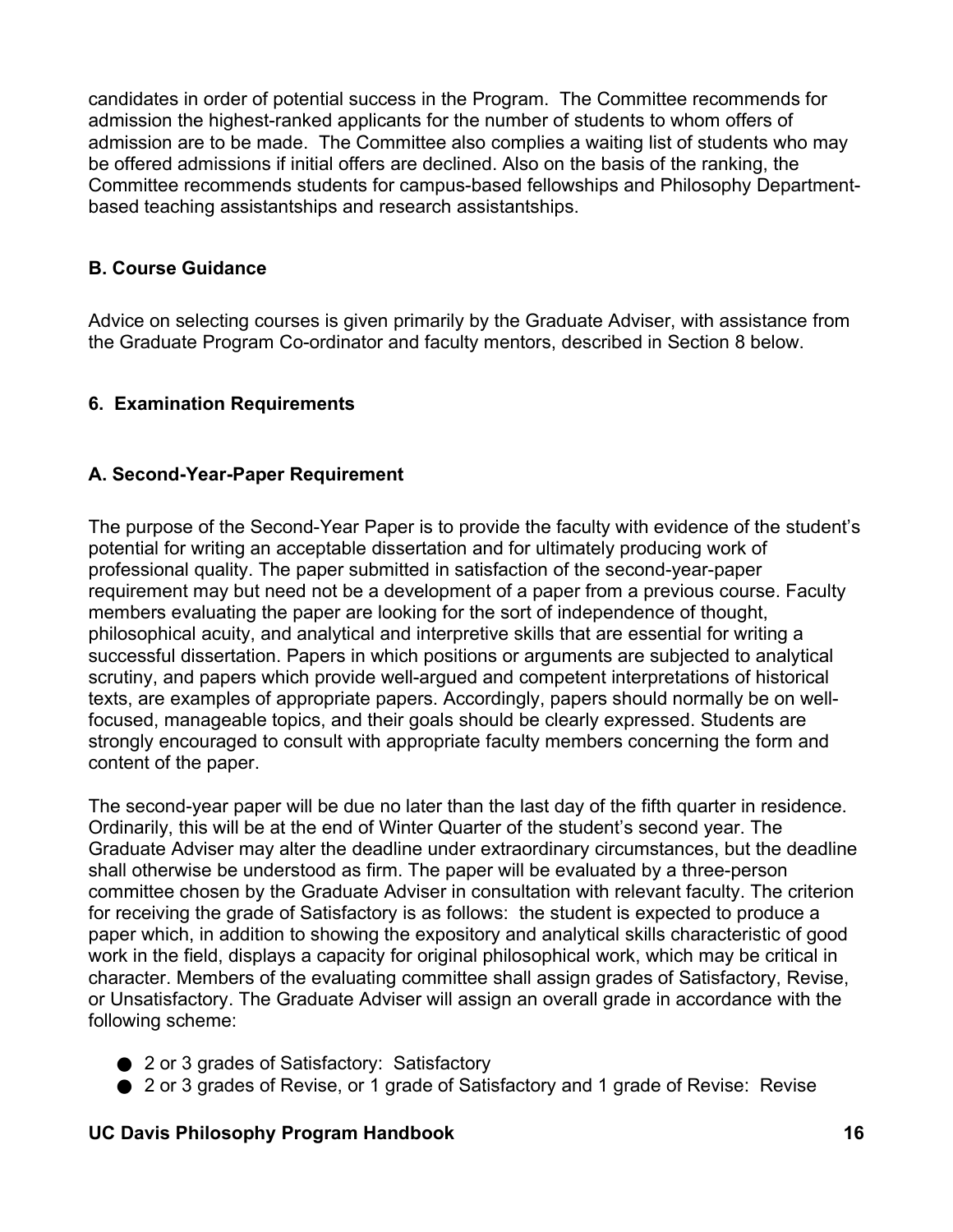● 2 or 3 grades of Unsatisfactory: Unsatisfactory

If the grade is Revise, the student will have three weeks after the paper is returned to revise it and submit it to the committee for a new reading. Committee members will then submit grades of Satisfactory or Unsatisfactory, and the overall grade will be Satisfactory if and only if the revision receives at least two grades of Satisfactory.

# **B. Second-Year Assessment**

At the end of the sixth quarter in residence, the Program faculty will assess the student's capacity to write a dissertation. Ordinarily, this will be at the end of Spring Quarter of the student's second year. The assessment will take into account both the result of the Second-Year-Paper Requirement and the general performance of the student during the first six quarters in residence, as evidenced by course grades, instructors' written qualitative assessments of course work, and written comments on the student's papers. If the Program faculty's assessment leads to a negative conclusion regarding the student's capacity to write a dissertation, the Graduate Adviser will recommend to the Dean of Graduate Studies that the student be dropped from the program.

# **C. Qualifying Examination**

NOTE: The Qualifying Examination for the degree of Doctor of Philosophy is a formal requirement of the Davis Division of the Academic Senate (Regulation 540(A)). Specific procedures for the Qualifying Examination are subject to change by the Graduate Council, and so the regulations may have changed since the drafting of this handbook. Students are therefore advised to check with the Office of Graduate Studies to understand the current procedures before they begin their preparation for the Examination.

The Qualifying Examination must be taken by the end of the ninth quarter of residence. Otherwise, the Program faculty will consider recommending to the Dean of Graduate Studies that the student be disqualified from the Philosophy Ph.D. program. This timing is independent of the quarter in which the Prospectus Tutorial is taken.

Only students who have completed the Course Requirements, Special Requirements, and Examination Requirements and have at least a Grade Point Average of B (3.0) in all course work taken while in graduate standing are eligible to take the Qualifying Examination. Students must be officially registered during the quarter in which the Examination is taken.

Permission to take the Qualifying Examination must be obtained from both the Graduate Adviser and either the prospective Chair of the Qualifying Examination Committee, the prospective Dissertation director, or the supervisor of the Prospectus Tutorial (section 4 above).

The Graduate Adviser or Chair must apply to the Office of Graduate Studies on the student's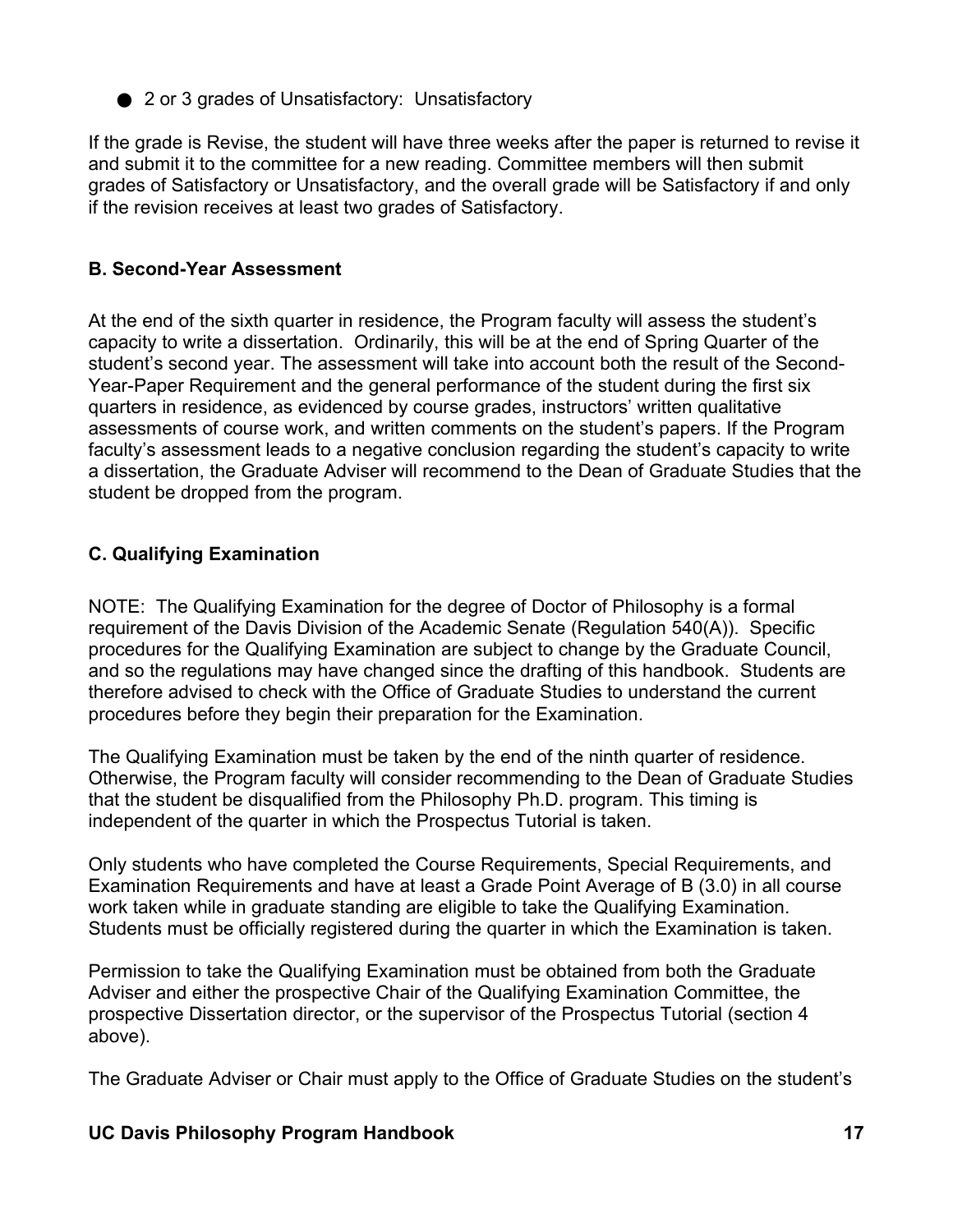behalf for the setting of the exam, and this must be done at least 8 weeks before the proposed exam date. Hence it is vital for the student to consult with the Graduate Adviser and prospective members of the Qualifying Examination Committee well in advance of the proposed time of the exam.

The Qualifying Examination in Philosophy is oral. It is administered after the student has decided on a dissertation topic and has submitted a Dissertation Prospectus. The purpose of the Examination is to test the areas of expertise required by the nature of the proposed topic and to assess the student's competence to write a successful dissertation on it. The student is expected to demonstrate that he or she has a manageable and focused topic of suitable scope (neither too broad or too narrow). The Qualifying Examination Committee will need to be convinced that the student has outlined a research project by means of which he or she can make a fruitful and original contribution. To do this, the student will also need to demonstrate familiarity with the relevant literature.

# **D. The Qualifying Examination Committee**

The Qualifying Examination Committee will be appointed in accordance with Graduate Council policies. Prospective members of the Committee, including the Chair, are recommended to the Graduate Council by the Graduate Adviser after consultation with the student.

The Committee consists of five or more members. One member serves as Chair of the Committee. It is important to keep in mind in choosing a Committee Chair that that person may not subsequently serve as Chair of the student's Dissertation Committee. Graduate Council policy on Qualifying Examination Committees requires that at least one member of the Committee not be a member of the Graduate Program in Philosophy. Changes in Committee membership are allowed only for special reasons on petition to the Office of Graduate Studies to reconstitute the Committee.

### **E. Results of the Qualifying Examination**

After receiving notification from the Chair of the Qualifying Examination Committee, the Dean of Graduate Studies officially informs the student in writing of the results. (The student will already have been unofficially informed by the Committee Chair.) The following are the possible results:

- i) Pass
- ii) Not Pass, with option to retake the exam within a specified time period
- iii) Not Pass, with option to satisfy specific requirements in lieu of a retake iv) Fail

If the result is ii, the retake must be held with the same Committee unless a request to reconstitute the Committee is approved. If the result is iii, failure to satisfy the specific requirements within a specified time will result in failure of the Examination. An initial grade of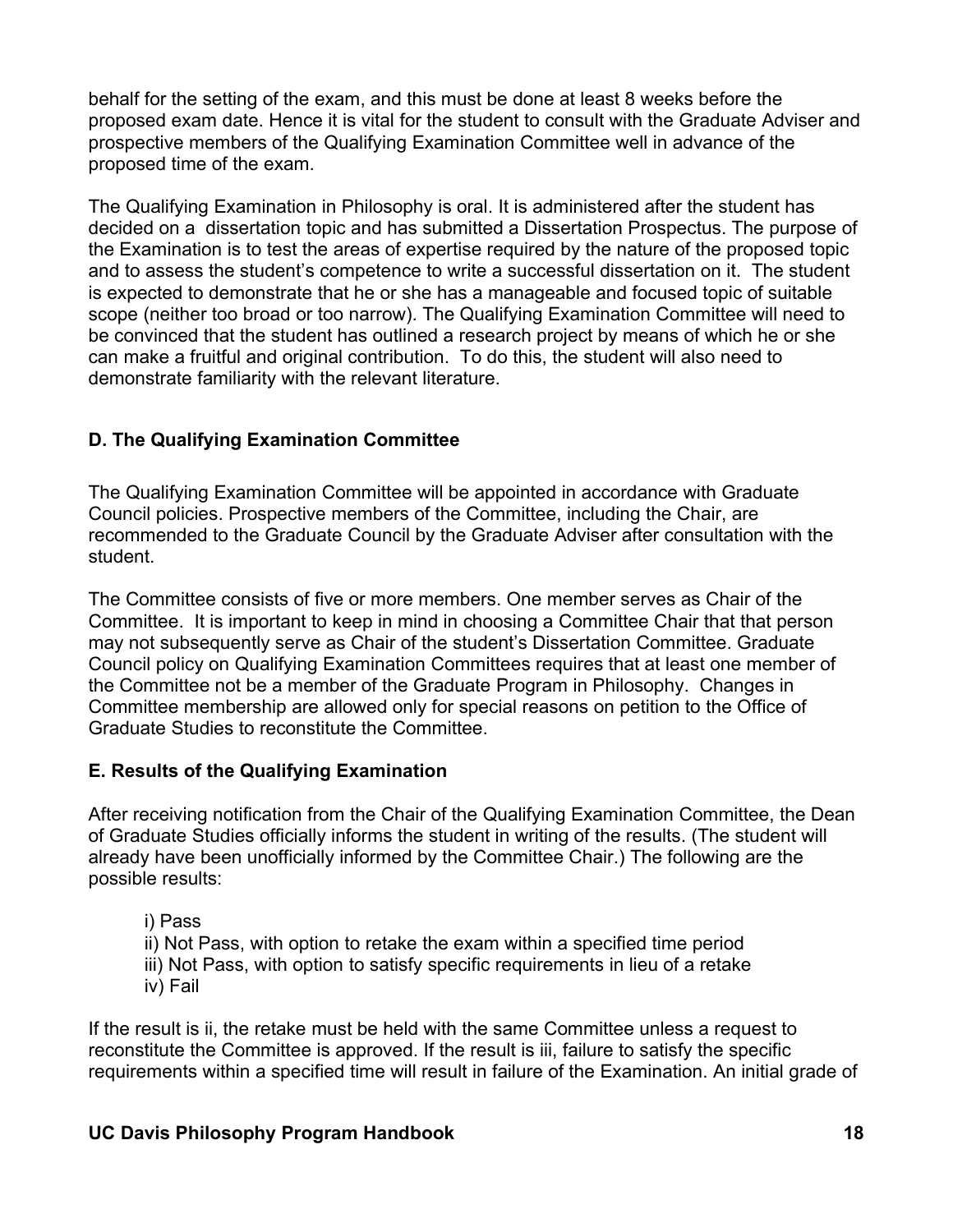"Fail," failure to pass on the retake or failure to satisfy specific requirements in a timely manner will result in a recommendation to the Dean of Graduate Studies for the student's disqualification from further study for the Ph.D. in the Philosophy Graduate Program.

# **7. Advancement to Candidacy**

Upon passing the Qualifying Exam, the student completes and the Graduate Adviser approves an application for advancement to Candidacy for the Ph.D. degree. The application includes the proposed membership of the student's Dissertation Committee and is also signed by the proposed dissertation director. The student then pays a Candidacy fee at the Cashier's Office and submits the form to the Office of Graduate Studies. The application must be filed at least one quarter before completion of all degree requirements. A copy of the application is to be placed in the student's file in the Philosophy Graduate Program office.

Students who have advanced to candidacy are eligible to apply for the degree of Candidate in Philosophy. This degree is a formal indication that the student has advanced to Candidacy; it is not intended as a terminal degree. This degree may be useful for students wishing to complete their dissertations while teaching elsewhere or holding any other outside position.

Students should be aware of the Office of Graduate Studies "Time to Degree Policy," which states that the Dissertation is to be completed four years from the date the Qualifying Examination is passed, and not the date at which they are admitted to Candidacy.

# **8. Advising Structure and Mentoring**

The Graduate Adviser is the primary general adviser for students. He or she is recommended for appointment by the Graduate Program Chair and appointed to a two-year term by the Dean of Graduate Studies to serve as the official in charge of matters affecting graduate students with regard to the academic program. In particular, there are a number of forms and applications for which only the Graduate Adviser's signature is recognized as official Program approval. It is the Graduate Adviser's duty to evaluate a wide range of academic requests made by graduate students throughout their careers, to monitor and report on each student's progress each year, and to act as the student's primary source of academic information. The Graduate Program Co-ordinator provides advice about formal satisfaction of requirements.

Students should meet regularly with the Graduate Adviser to discuss their progress; academic regulations require that this occur at least once each quarter, to review and approve the student's course of study for that quarter. There is no requirement for submission of a formal plan of study. The role of the Graduate Adviser is to be aware of each student's progress in the program and to confer with students regularly to discuss their progress. A student's course of study can be disapproved and the Graduate Adviser has the power to place a "hold" on the registration of students who pursue a program of study not approved of. Such "holds" remain in effect until the student meets with the Graduate Adviser and resolves any conflicts between the desires of the student and the Program's program for that student.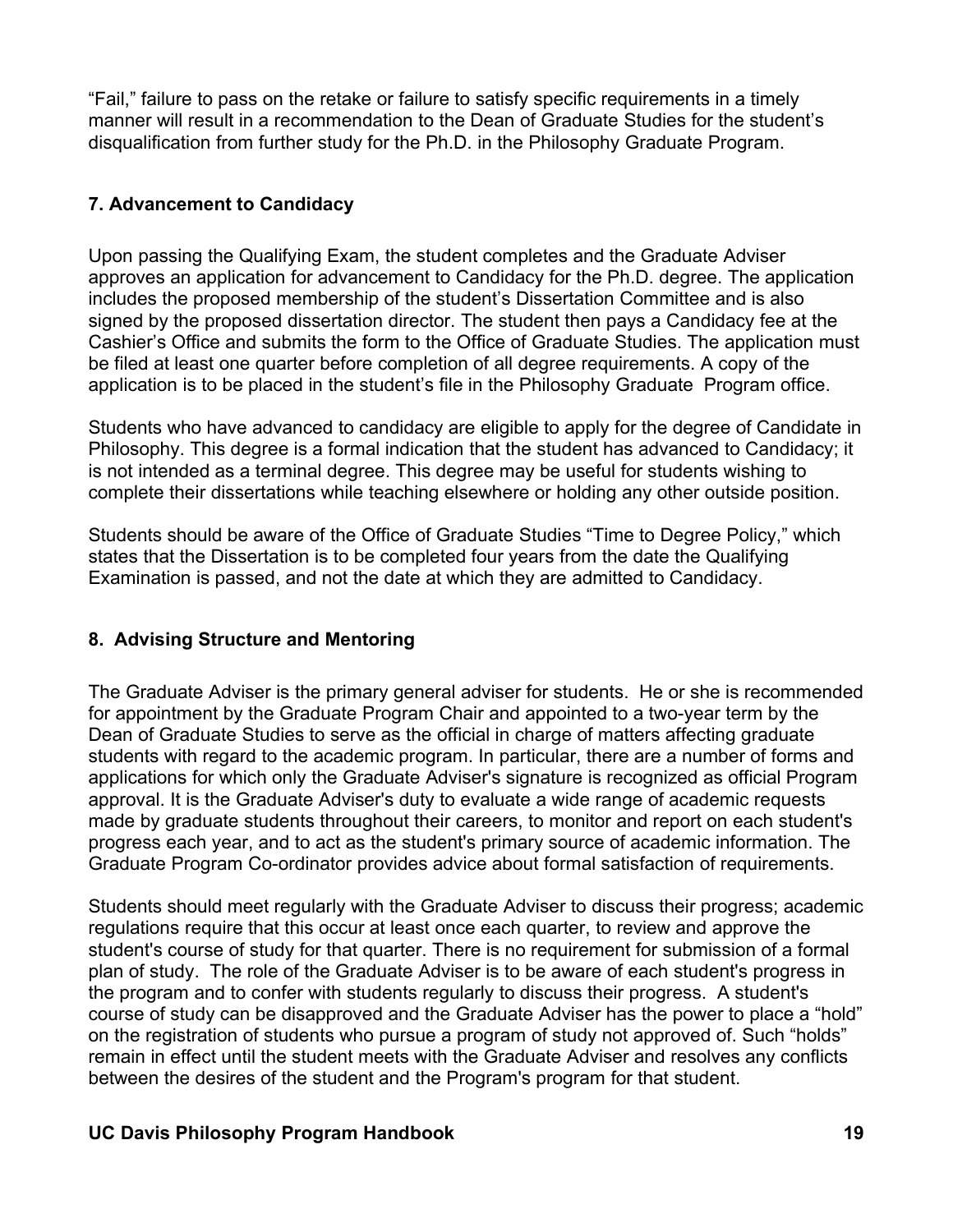Some of the other responsibilities of the Graduate Adviser are to:

- Review and act on petitions to drop or add courses of any sort and to take courses on an S/U basis.
- Review and approve legitimate petitions for Advancement to M.A. Candidacy.
- Recommend, following consultation with the student, the formation of Qualifying Examination Committees and of Dissertation Committees.
- Recommend, following student request, PELP petitions. Students should consult the Graduate Adviser regarding any questions about academic policies.

The faculty member from whom the student takes the Prospectus Tutorial serves as an adviser during the period after coursework and before admission to Candidacy. The dissertation director serves as an adviser after admission to Candidacy.

The Graduate adviser will assign each incoming graduate student two additional faculty advisers who will serve as their mentors during the first two years, offering guidance in planning a course of study until the student begins doing independent work on his or her dissertation. When new students arrive, they should arrange to meet with their faculty advisers within the first two weeks of Fall Quarter. Before enrolling for each subsequent quarter, the student will consult with his or her faculty advisers to discuss course selection in light of the student's background, interests, and progress in meeting the program requirements. The student should keep the Graduate Adviser and his or her faculty advisers abreast of his or her progress and concerns.

### **9. Normative Time and Time to Degree**

Normative time for completion to degree is five years after initial enrollment. With the approval of the Graduate Adviser, students with previous graduate work may transfer up to four courses toward the degree, which would shorten their time to degree accordingly.

| Year | <b>Fall Quarter</b>           | <b>Winter Quarter</b>                                     | <b>Spring Quarter</b>             |
|------|-------------------------------|-----------------------------------------------------------|-----------------------------------|
|      | Logic<br>Proseminar<br>Course | Proseminar<br>Courses                                     | Courses                           |
| 2    | Courses                       | Courses<br>Second-Year Paper<br>(due last day of quarter) | Courses<br>Second-Year Assessment |

# **10. Typical Time Line and Sequence of Events**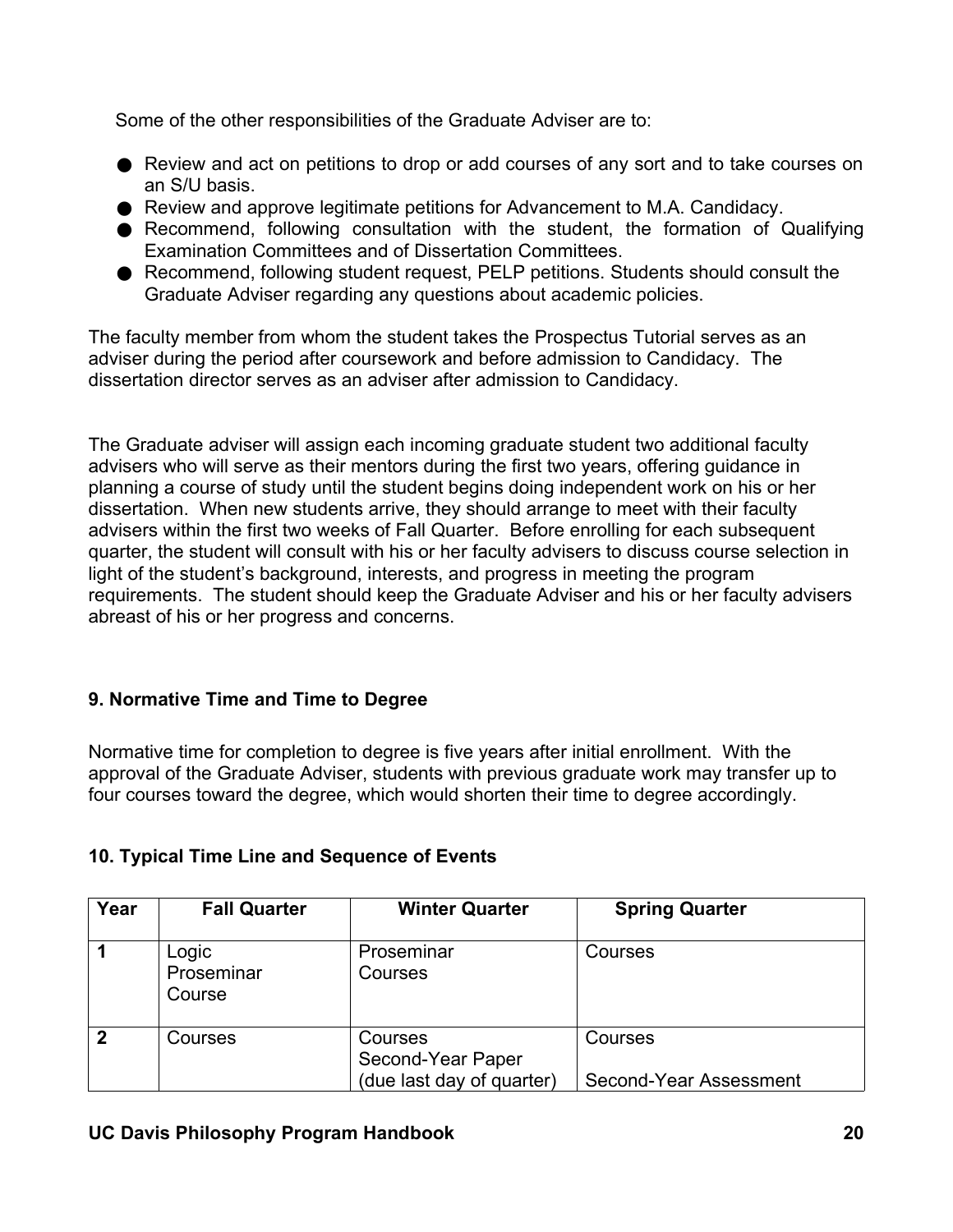|   |                   | Master's Examination       |                                                                   |
|---|-------------------|----------------------------|-------------------------------------------------------------------|
|   | Courses           | <b>Prospectus Tutorial</b> | <b>Oral Qualifying Examination</b><br>(by the end of the quarter) |
|   | Dissertation work | Dissertation work          | <b>Dissertation work</b>                                          |
| 5 | Dissertation work | Dissertation work          | Dissertation work<br>(defend by July 1)                           |

# **11. Sources of Funding**

The primary source of funding for graduate students is Teaching Assistantships, where students conduct discussion sections of larger lecture courses. A limited number of Summer Sessions courses, in which the student is the instructor of record, are available for students who have completed a Master's degree. In some courses, students serve as Readers to assist the instructor in grading. Students may apply for campus-wide fellowships and are encouraged to do so. Some funds are available for students to assist faculty in their research.

# **12. PELP and Filing Fee Status**

Students may participate in the Planned Educational Leave Program (PELP, described in detail in Section 6B below). This affords the opportunity to suspend registration for a specified length of time. Leave of one year or less does not affect student financial support, but after that point, the student loses a quarter of financial aid for each quarter of leave taken.

Students who have completed all dissertation work except the oral defense or filing the dissertation are eligible to move to Filing Fee status. Students on Filing Fee pay a greatly reduced registration fee. In return, they are expected not to use campus resources except those required for the Final Examination and filing the dissertation.

### **13. Dissertation Requirements**

### **A. The Committee**

In accordance with Graduate Council policies, the Dissertation Committee is formally appointed by the Dean of Graduate Studies in response to the student's application for Candidacy. The Committee contains five members, three of whom direct the student in the dissertation research and preparation. These are known as "reading members." One of the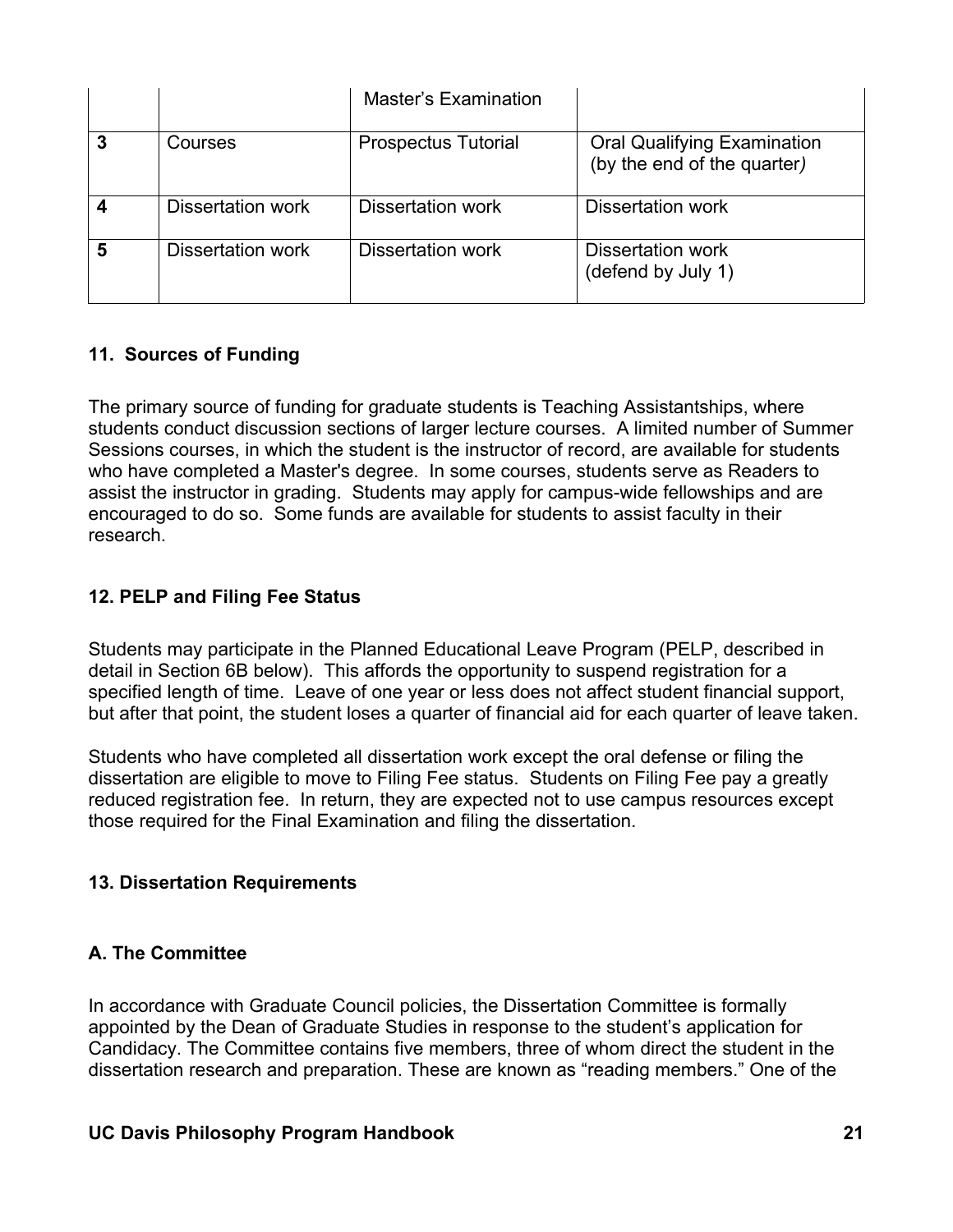reading members, chosen by the student, in consultation with the Graduate Adviser, serves as Chair of the Committee. (As noted above, the Chair of the Dissertation Committee may not be the person who served as Chair of the Qualifying Examination Committee.) If the Committee judges that the student is not making acceptable progress on the dissertation, a written warning may be sent to the student. A student who continues to make inadequate progress for a year or more after receiving a written warning is subject to disqualification. The student should discuss the formation of the Committee with the Graduate Adviser in advance of filing for Candidacy. This will enable the Graduate Adviser to determine whether the proposed Committee members will be available and willing to serve. Changes in an appointed Committee require submission to the Office of Graduate Studies of a request to reconstitute the Committee and approval in accordance with Graduate Council policies. Changes are usually granted only for reason of 1) extended absence from campus, 2) illness, or 3) a real and justified change in the student's topic. Disagreement over the quality of a student's performance is never grounds for a change in Committee membership.

### **B. Filing the Dissertation**

The dissertation should conform to the MLA Style Manual. Detailed instructions on the form of the dissertation and abstract may be obtained from the Office of Graduate Studies. A copy of the dissertation must be filed with the Office of Graduate Studies by their established deadline for graduation in a given quarter. This copy must be approved by the reading members of the Committee, who express their approval by signing the title page.

At the time of the filing, the student is encouraged to sign an agreement with University Microfilms, Inc., for the microfilming of the dissertation and the printing of the abstract. Arrangements for copyrighting and obtaining reprints of the abstract may also be made at this time. Dissertations will be withheld from microfilming only at the written request of the student's graduate program, and then for a period not in excess of three years from the date of the filing. Complete information is available from the Office of Graduate Studies.

### **C. Final Examination**

The Final Examination consists of an oral defense of the Dissertation. The Final Examination may not occur for at least one month after the date of the application for advancement to candidacy and must be held after dissertation is presented to the "reading members" of the committee but before a final decision has been made. It is administered and evaluated by the Dissertation Committee and is open to other faculty, graduate students, and scholars. All persons attending may question the candidate, time permitting.

Students may be on Filing Fee status when the exam occurs. Further details are available from the Graduate Adviser and are outlined in the General Information section of this handbook.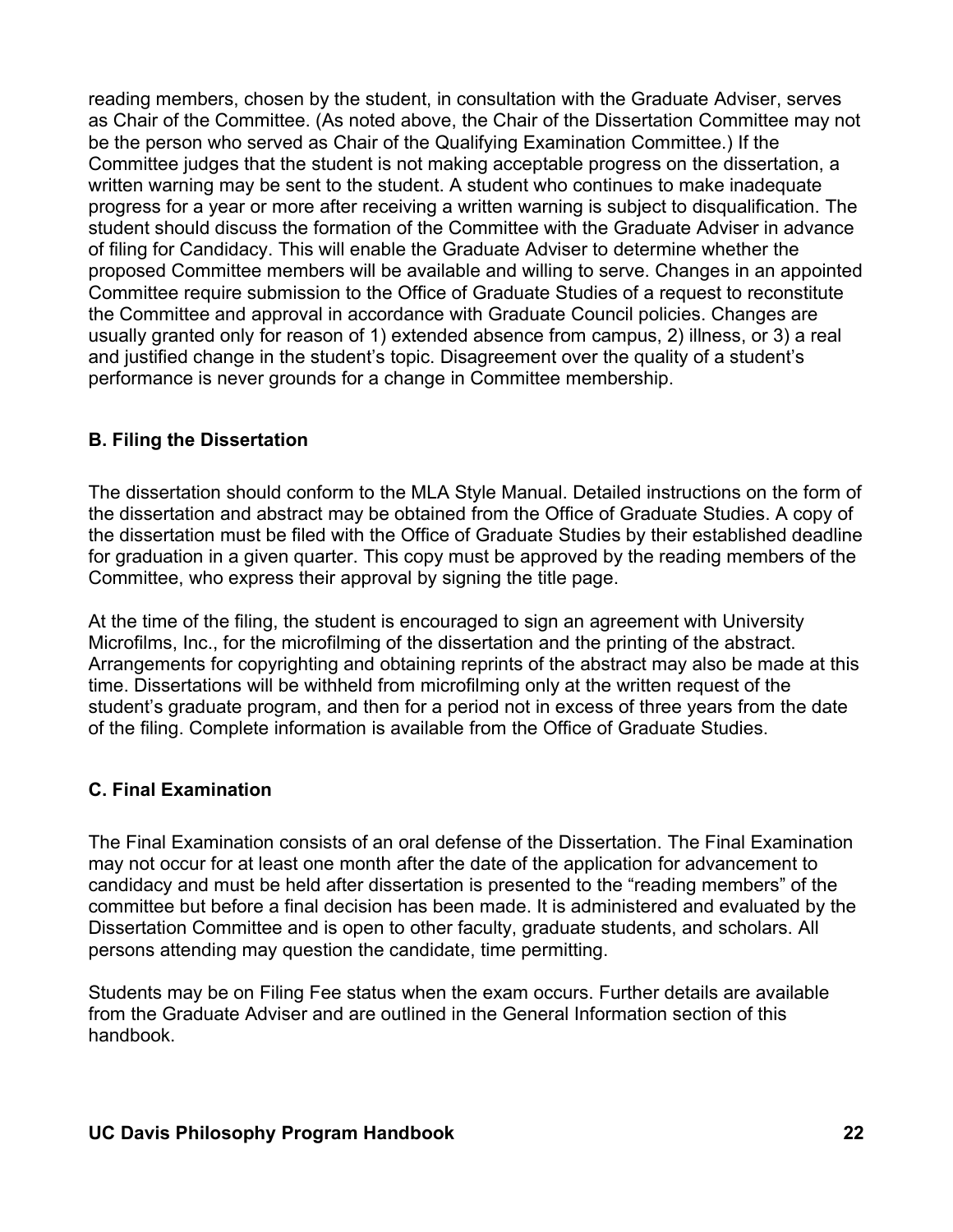### **V. Designated Emphasis**

The Graduate Program in Philosophy is working to establish a Designated Emphasis in Classics and the Classical Tradition.

### **VI. General Information**

Note: In the remainder of this document the Office of Graduate Studies will be abbreviated as 'OGS.'

### **1. Courses**

A listing of established courses offered by the Philosophy Department is to be found in the UC Davis General Catalog. Graduate students may enroll in graduate (200-level) courses only, unless permission is obtained from the Graduate Adviser.

Courses in which a student receives a grade of C, D, F or Unsatisfactory may be repeated with the consent of the Graduate Adviser and the Dean of Graduate Studies. All repeated courses must be taken for a letter grade and only the most recently assigned grade will be used in computing the student's grade point average.

Any course may be repeated for credit with the prior approval of the Graduate Adviser and the Dean of Graduate Studies, provided that the specific subject matter of the course differs each time it is taken.

With the approval of the Graduate Adviser, a student may elect to take one course per quarter on a Satisfactory/Unsatisfactory (S/U) basis. Students advanced to candidacy may take an unlimited number of courses on an S/U basis, within the normal maximum unit load. S/U petitions must be filed with the OGS by the end of the fifth week of the quarter. The Philosophy Department endeavors to plan its course offerings in advance, thus helping students plan their future schedules with some knowledge of the courses that will be available to them. Information regarding the courses to be offered in the near future may be obtained from the Student Affairs Coordinator.

# **2. Registration**

All students are required to be registered during the regular academic year from the time of first registration until receipt of the terminal degree, unless they receive approval for leave of absence under the Planned Educational Leave Program (PELP) or qualify for Filing Fee status. Students who fail to register are regarded as having withdrawn from the University and are not guaranteed readmission. Further details regarding re-admissions are given below. Academic Senate regulations require that every graduate student consult with the Graduate Adviser before enrolling in classes each quarter. If a student does not seek or does not follow appropriate advice, the Graduate Adviser may request that a "hold" be placed by the OGS on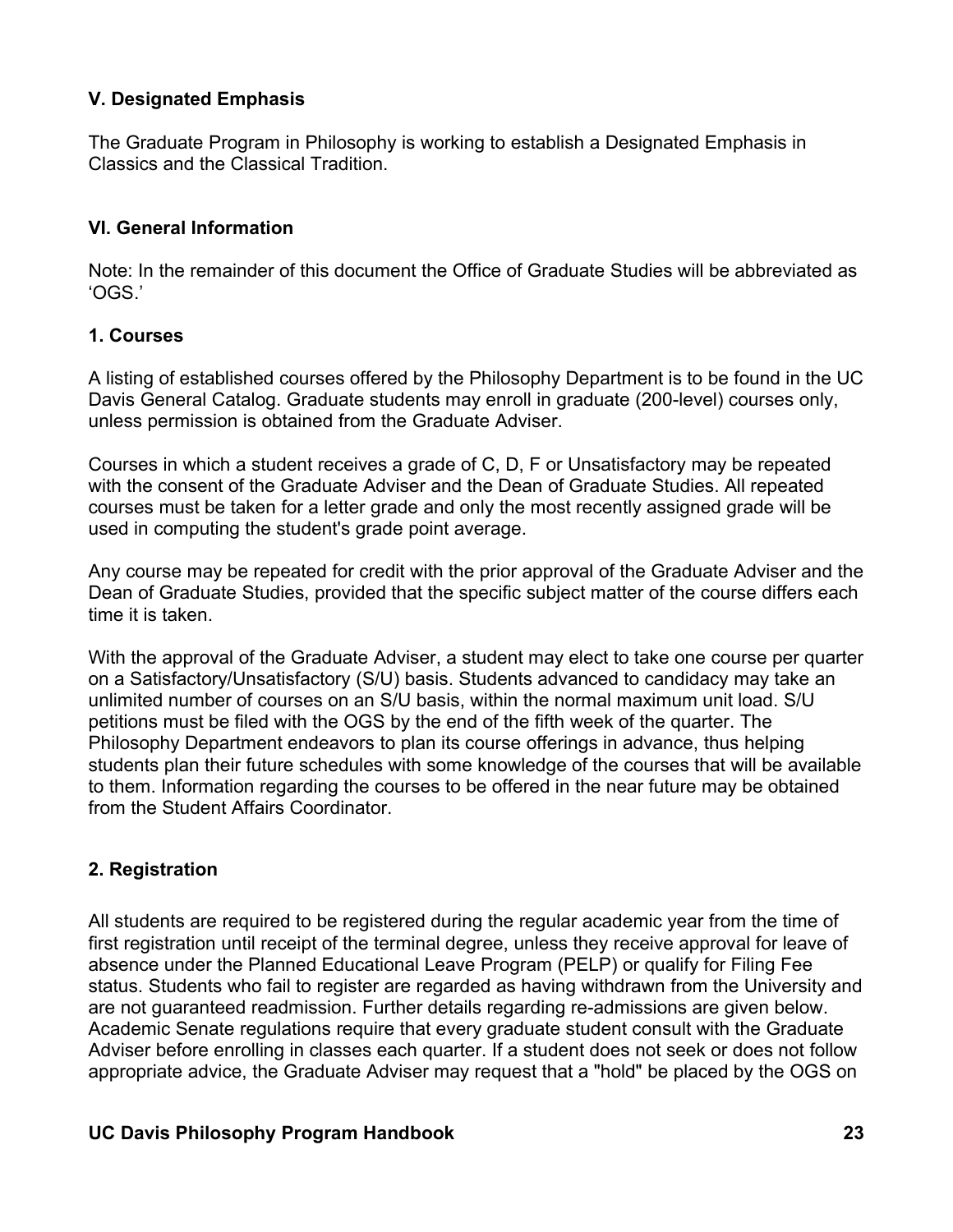that student's registration for the following quarter. Students must be enrolled in order to:

i) be appointed as Teaching Assistants, Research Assistants, Readers, Associate-Instructors, and Visiting Lecturers;

ii) hold Fellowships or Graduate Scholarships;

iii) take Qualifying Examinations; and

iv) use University facilities (e.g. library check-out privileges) or faculty time for research and other studies. Some exceptions are given below for students under the filing fee option.

# **3. California Residency**

### **A. How to become a resident of California**

Physical presence in California and intent to stay for more than one year must be demonstrated before one can be considered a resident for tuition purposes. It is important to know how to show intent. If you delay taking steps to establish intent, you will delay the earliest time you can be considered a resident for fee purposes.

#### **B. Who can become a resident**

Adult citizens, permanent residents of the U.S.A. (green card holders), refugees, asylees and asylee applicants, and students with visas of type A, E, G, I, K, or L can establish legal residence.

### **C. What steps must be taken**

You must take action to document your intent to become a California resident. These actions include, but are not limited to: obtaining a California driver's license (or ID card if you are a non-driver); registering to vote and voting; using a California permanent address on all records; and paying income taxes as a resident of California from the date you moved here. Be sure not to file a full-year resident tax return in another state if you claim part of the year you were a California resident. Vehicles must be registered in California within twenty days of arrival in the state.

#### **D. When these steps must be taken**

Take these steps one full year before the start of the quarter in which you wish to be classified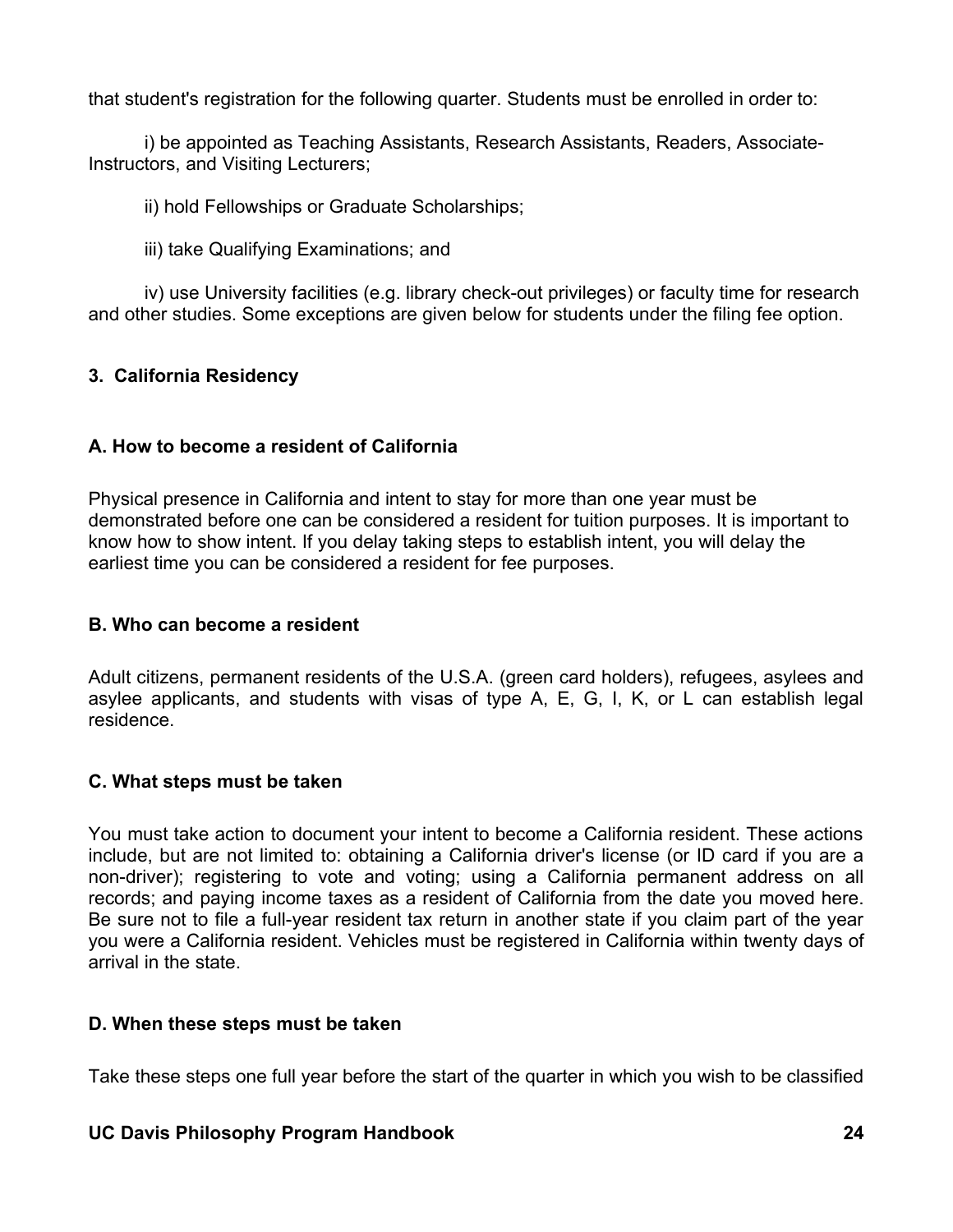as a resident. The exact deadline can be obtained from the Residence Deputy.

# **E. Financial independence of parents**

A student does not need to be financially independent of his or her parents. A student who is financially dependent in the current and preceding calendar year shall be approved for reclassification as a California resident only if no factors exist which evidence the student's continuing residence in another state.

#### **F. When to petition to be classified as a resident**

Pick up the petition from the Registrar's Office during the quarter preceding the one for which you seek reclassification. Turn in the completed petition at least two weeks before the start of the quarter for which you seek resident status.

#### **G. Questions on Residency**

Only the Residence Deputy is authorized to provide information on residency regulations. (See address and phone number in the campus phone directory). Written information can be found in the UCD General Catalog and in other publications available from the Residence Deputy.

#### **H. Further information**

This is not a full summary of residence requirements and regulations. You are encouraged to contact the Residence Deputy and discuss your plans. Informing yourself thoroughly at this time may save you prolonged payment of non-resident fees later. The above information applies only to students who are at least 18 when they move to California.

### **4. Graduate Fees**

Throughout their graduate careers students are required to pay specific fees. The basis fees are outlined below. Further information is available in the UC Davis General Catalog.

### **A. Application Fee**

New applicants to the University of California must pay an application fee of \$40.00. Effective June 1988 applicants are required to pay the application fee to every campus of the University to which they apply. Applicants to UC Davis who have been registered graduate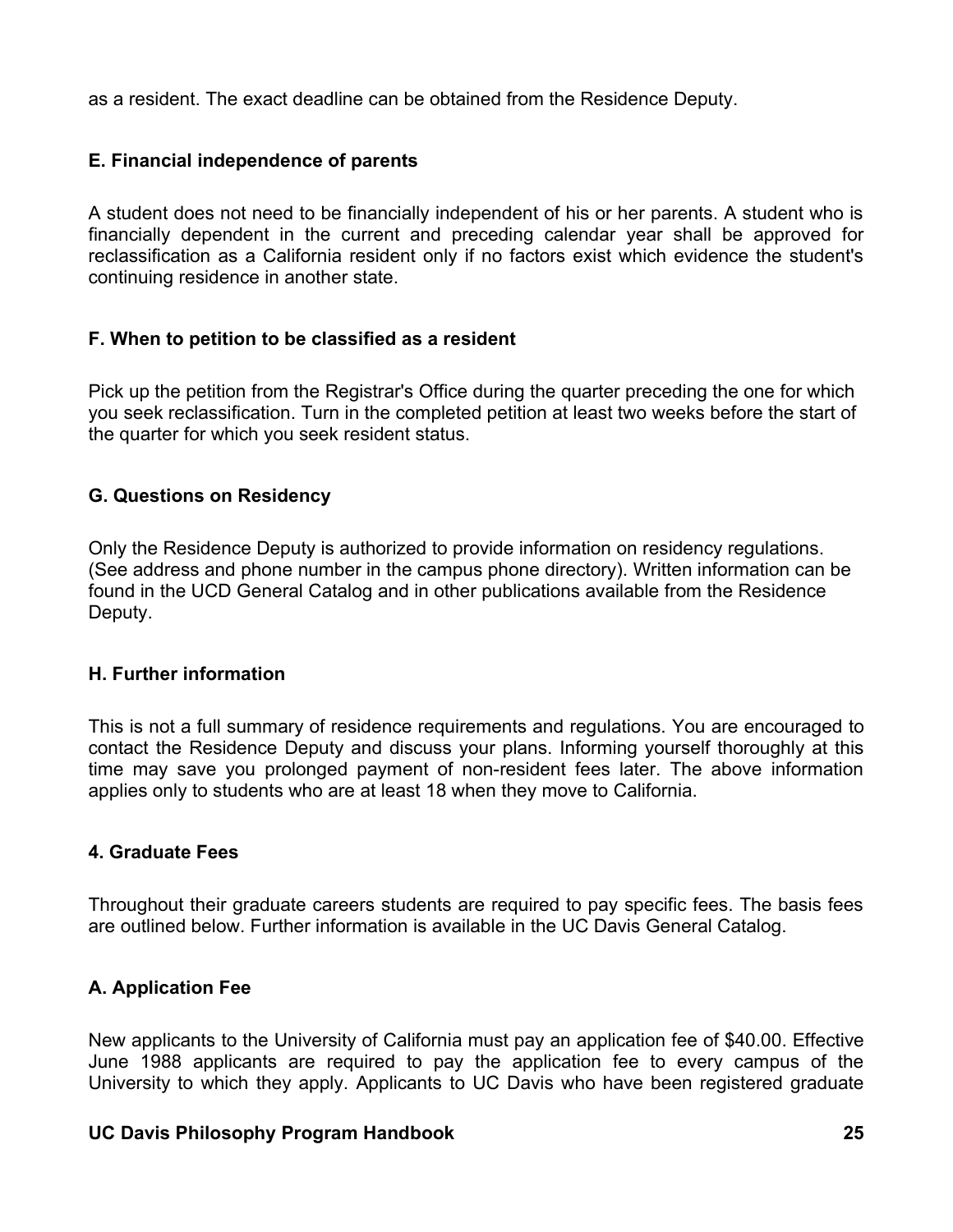students on another UC campus must pay the regular application fee.

# **B. Readmission Fee**

A \$40.00 readmission fee is required of all students applying for readmission after an extended absence. Students applying for Planned Educational Leave are also required to pay a \$40.00 fee.

# **C. Registration and Educational Fee**

Every full-time graduate student must pay fees for each quarter in which he or she registers, regardless of the number of enrolled units. These fees include a Registration Fee, a Memorial Union Fee, a Graduate Student Association Fee, an Educational Fee and a Health Insurance Fee. These and all other fees are subject to change without notice. Current levels for these fees are always listed in the quarterly Class Schedule and Room Directory. Fees are substantially higher for students who have not established California residency. Approved part-time students pay the full Registration Fee and one-half the Educational Fee. Approved part-time non-resident students pay these fees and one-half the non-resident tuition fee.

# **D. Candidacy Fee**

Each applicant is charged a fee of \$25.00 for advancement to candidacy for the Doctor of Philosophy degree. No student can be formally advanced to candidacy for the degree without payment of this fee.

# **E. Filing Fee**

The Filing Fee was established expressly to assist those students who had completed all requirements for degrees except filing theses or dissertations and/or taking formal final examinations (master's comprehensive examinations or doctoral final oral examinations). Those Ph.D. students who began graduate study Fall 1978 or after and those students who have elected to join the Fee-Offset Grant Program may only use the Filing Fee under exceptional circumstances which are described under the Normative Time Program below.

To prevent abuses of the Filing Fee procedures, definite limitations on eligibility for the fee have been established. In general, these limitations are based upon the principle that students using University facilities or making demands upon faculty time other than the time involved in the reading of dissertations or theses or in holding final examinations are not eligible to employ the Filing Fee procedure. Students paying only the Filing Fee are not registered students eligible for the privileges accorded regularly enrolled students. In particular, students using the Filing Fee: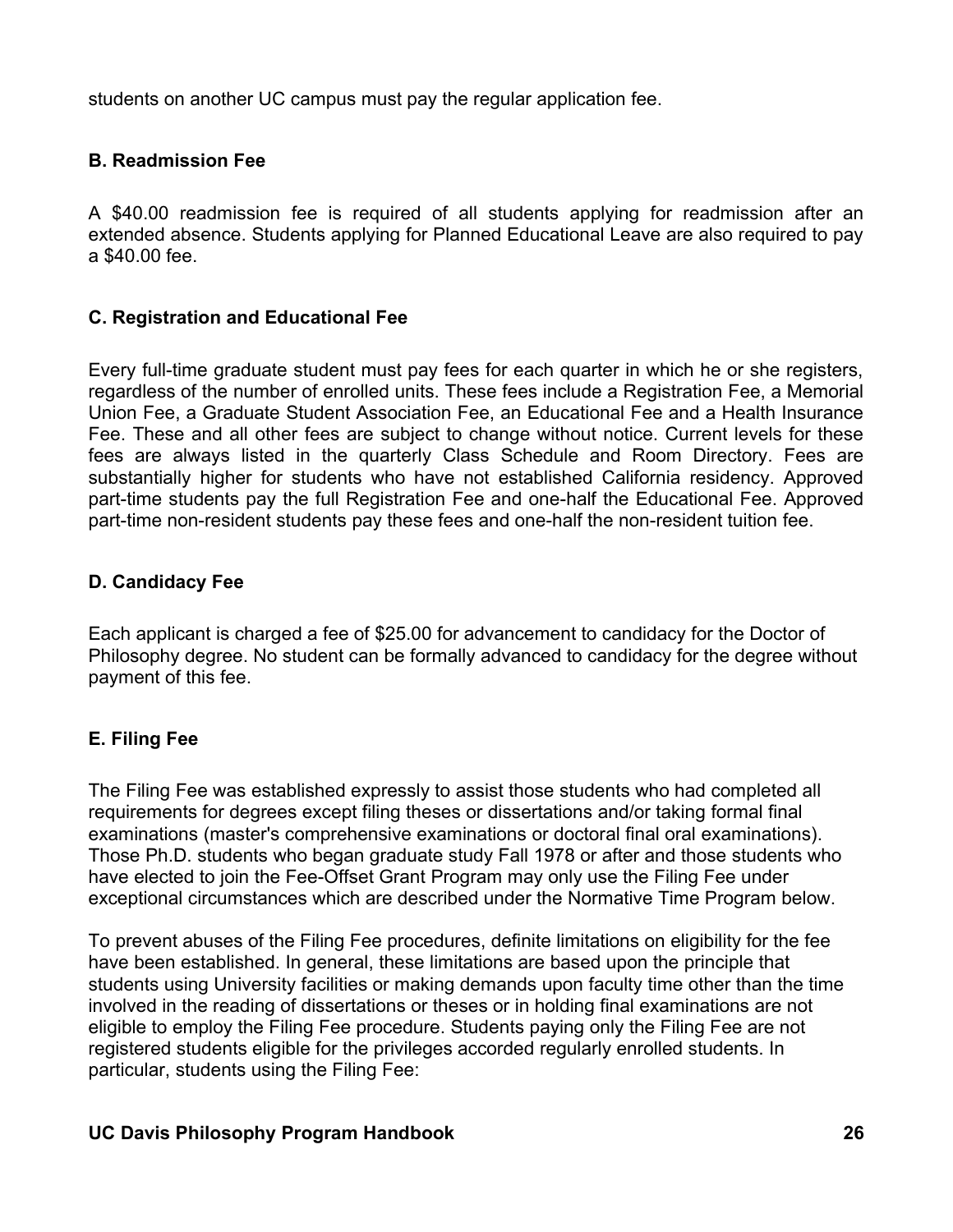i) may not make use of University educational facilities, such as the library (unless the student has purchased a library use card);

ii) are not eligible for the services of the University Health Center or for University housing;

iii) may not take course work of any kind;

iv) may not make use of faculty time except as noted above;

v) may not hold any academic student appointment titles\* (e.g. Teaching Assistant, Associate-In, Reader, etc.);

vi) may not receive a fellowship or financial aid.

\*A student on Filing Fee may work one quarter (or one quarter if on PELP). If the student desires to work further, an exception may be requested through the Dean of Graduate Studies. Any exceptions granted will be very rare.

Students who plan to make use of library or other facilities or to take courses must register as regular students. Students who plan to be away from the campus but to be in an instructional relationship with faculty members must register as regular students (a student outside the State of California may be able to register for reduced fees). Students planning to take Qualifying Examinations for the Ph.D. must register as regular students. Completion of formal course work or residency requirements does not entitle a student to apply for the Filing Fee unless she or he will use no University facilities or faculty time except as noted above.

Students wishing to make use of the Filing Fee procedure should secure a Filing Fee application from the OGS, obtain the signatures of the Graduate Adviser and major professor, and return the form to the OGS before they stop registering. The Filing Fee (one half the Registration Fee) is payable at the time the thesis or dissertation is filed or the comprehensive examination is completed. The fee may also be paid at the time the application is submitted to the OGS. The Filing Fee is assessed only once and may be deferred to a later quarter if the student does not finish at the anticipated time.

### **5. Normative Time**

Normative time is the number of years considered to be reasonable for completion of a particular doctorate program by a well-prepared full-time student. The time varies by program, from 4 to 6 years and is measured from the time a student begins graduate study at any level at UCD. Normative time in the Philosophy Department is approximately 5 years (see Satisfactory Progress, page 33). Up to three quarters of any kind of non-registered status is allowed, without penalty, provided the student meets all the conditions for not being registered.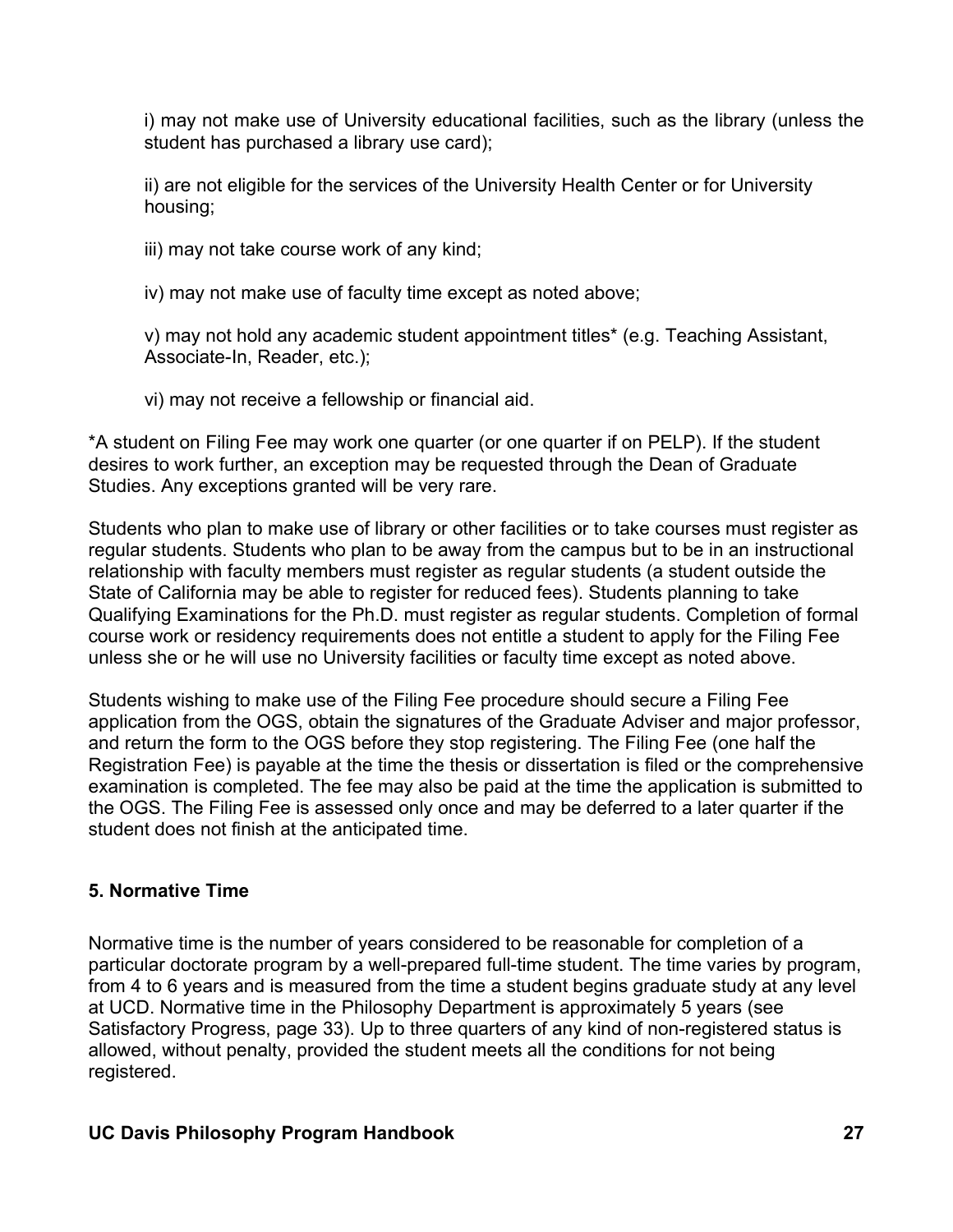### **6. Withdrawals, Leaves, Readmissions**

A student who withdraws or breaks registration without filing for PELP is not guaranteed readmission; her or his application for readmission will be subject to the same review as a new application. If readmitted, the student must fulfill all programmatic requirements in existence at the quarter of readmission.

### **A. Withdrawal**

Leaving the University during a quarter entails obtaining a withdrawal petition from the Registrar's Office, having it approved as directed, and then filing it with the registrar. Failure to follow this procedure may result in an "F" grade being given for each course in which the student is enrolled.

### **B. Planned Education Leave Program (PELP)**

The Planned Educational Leave Program is designed to allow students to suspend their program of studies for good cause (i.e., illness, temporary departure from the University for employment or research away from the campus, preparing for examinations, if doing so at a distance from the campus; financial problems; personal problems), leave the campus, and be guaranteed the right to return later to resume academic work with a minimum of procedural difficulty. A \$40.00 fee is charged for application to this program. The signature of the Graduate Adviser on the PELP application guarantees the student readmission for the quarter specified on the form. In giving approval for the leave, the Graduate Adviser is certifying that there will be space available for the returning student. Planned Educational Leave is recommended for those students who are certain of the quarter in which they plan to return and who plan to be away no longer than three quarters. If they are not certain of their return date, then it is suggested that the Readmission Application be used. PELP may also be used as a means of withdrawal if a student leaves in the middle of the quarter and the period of the leave is to be for more than one quarter.

#### i) Duration of Leave

The minimum Planned Educational Leave is one full quarter; the maximum is three quarters. Students may shorten leaves by submitting a written request at least eight weeks prior to the start of the quarter in which she or he plans to enroll. Both the Graduate Adviser and the Dean of Graduate Studies must indicate their approval. A student may also lengthen the leave by a written request submitted to the Graduate Adviser and the Dean at least three weeks prior to the start of the quarter in which she or he had planned to return.

ii) Availability of University Services: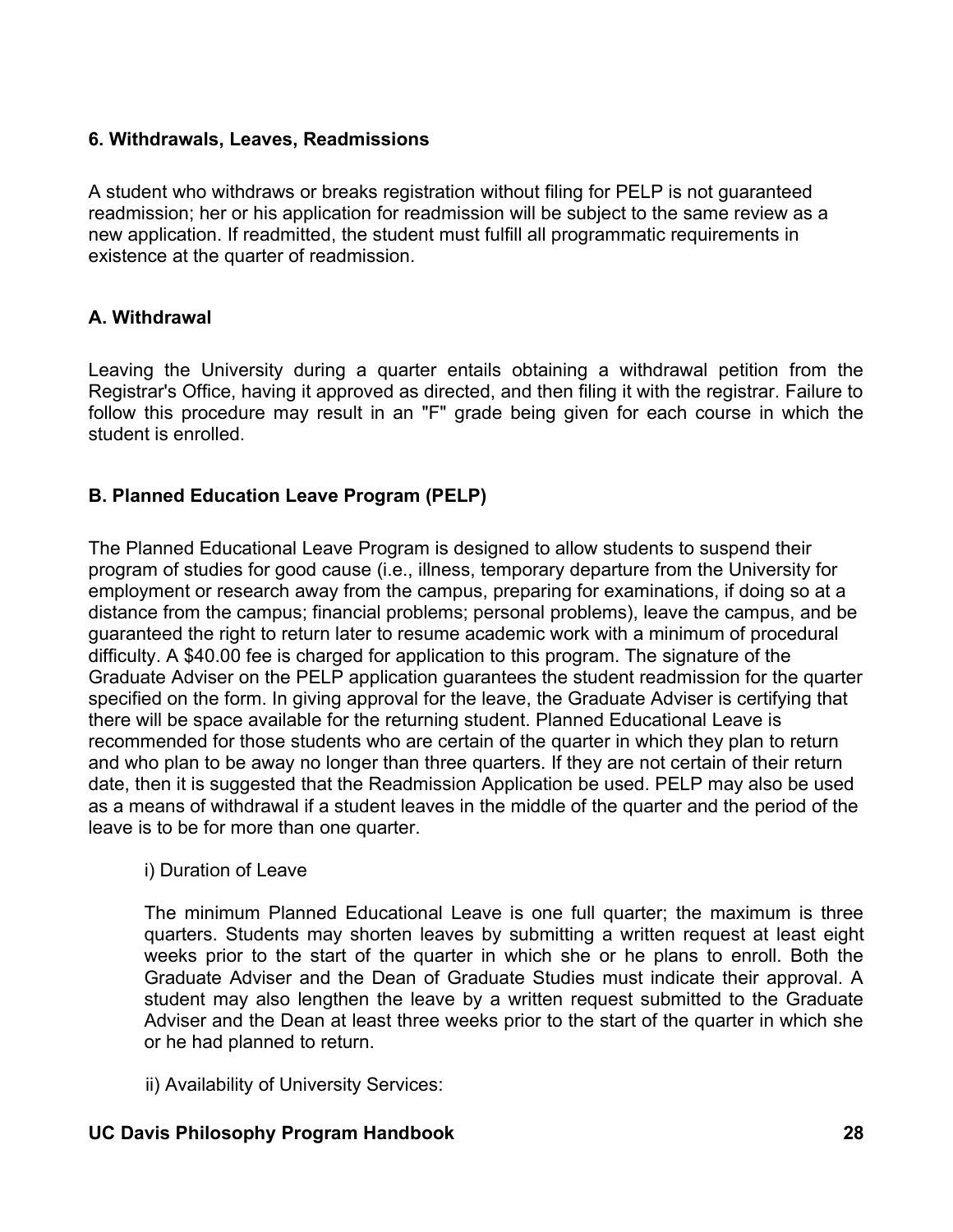A student on leave shall not be eligible to receive normal University services during the period of PELP, except as follows:

a) Placement and Student Employment Services

b) Advising and counseling

c) Housing When a student returns from PELP she/he is considered a continuing student with similar housing priority as other continuing students. Students may remain in Student Family Housing for one quarter while on PELP.

d) Financial Aid Grants and other financial aid are discontinued for the period of the leave, but financial aid counseling is available.

> e) Optional Health Services A student on PELP may purchase, at her or his own option, a health card which will entitle her or him to full student health benefits. If students are out of the area, they may purchase an optional health insurance plan to provide coverage.

iii) Academic Credit

Students on PELP are not eligible to enroll in concurrent courses on the Davis campus and shall not earn academic credit at Davis during the period of the leave.

iv) Employment

University appointment of graduate students on PELP will be discouraged and will be prohibited for salary titles ordinarily used for support of graduate students, such as Teaching Assistants, Associates-In, Readers, etc.

#### **C. Readmission**

Students who cease to register for any reason without either a prior PELP application or approved Filing Fee status must submit a Readmission Application in order to register again. However, readmission is not automatic and cannot be guaranteed. The application for readmission is evaluated in competition with all other applicants for the program. The Readmission application requires a \$40.00 fee.

#### **7. Financial Aid**

The majority of graduate students receive some form of financial assistance. The Philosophy Program makes every effort to give financial support to qualified students who are making satisfactory progress in the program until the end of the established normative time period.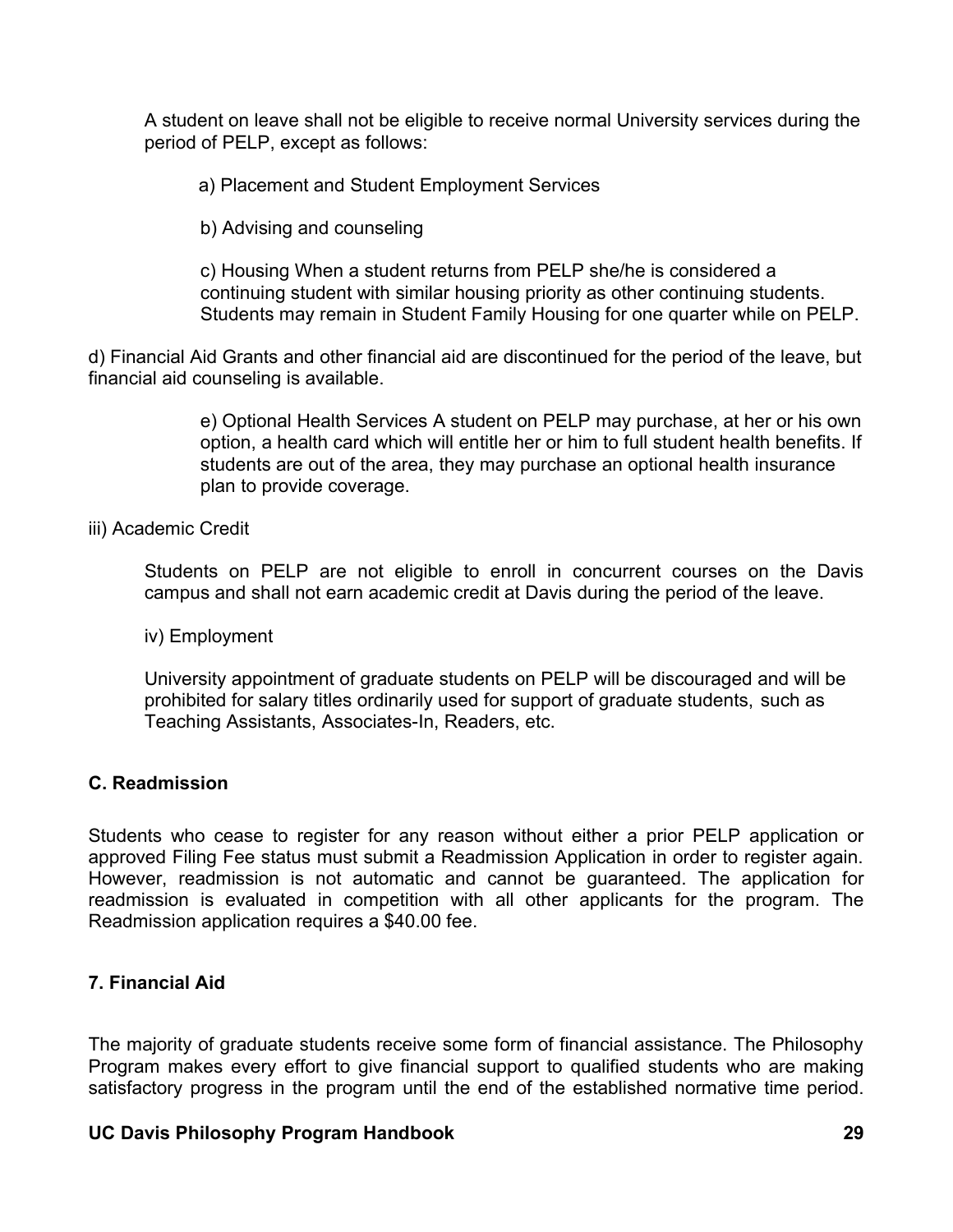However, the Program does not have the resources to support all of its graduate students who need and deserve financial assistance. Consequently, students needing financial aid are urged to apply to all of the available sources. Note that there is a separate application process for each of the sources of aid discussed below. The three general sources of financial aid for graduate students at this University are: their home program, the Office of Graduate Studies; and the Financial Aid Office. Information regarding other sources of aid from non-University sources is posted on the Graduate Students Bulletin Board as it is received by the Program.

#### **A. Philosophy Program Aid Available**

Teaching Assistantships, Readerships, Associate Instructor, Research Assistantships, Clerical Assistantships.

The Program has available a limited amount of money from the OGS. Fellowship applications for continuing students are due in the graduate office by January 15 each year.

The Program has available, on a regular basis, a number of full-year Teaching Assistantships (50% time). The number and monthly stipend for these positions varies from year to year.

Readerships are paid at an hourly rate and are available to qualified graduate students. The number of readerships available at any given time depends on the need for them in undergraduate courses.

The Program has a limited number of half-time Associate Instructor (Associate-In) positions available. Associates teach introductory level or special lower division courses. The number of these positions available in a given year depends on the allocation of funds from the University. An M.A. degree is required.

Faculty members who receive research grants may employ research assistants. These positions are open irregularly, and special expertise in the area of research is usually required. From time to time, the Program staff employs students for sundry tasks, e.g., keeping the office open when staff is away. These clerical assistantships are irregular and paid on an hourly basis.

Applications for all these positions are available from the Philosophy Program staff. Teaching Assistantship and Associate-In applications should be completed during spring quarter prior to the academic year for which positions are sought. Readership applications may be accepted at any time. Summer Session applications are due in October of the year prior. The Program makes every effort to give full support to all qualified students through their fifth years of residence, if they are making satisfactory progress in the program.

The assignments of TA positions to continuing students takes place at the end of the Spring Quarter. Prior to this meeting, all students eligible for assistantships should state in their applications their preferences for the quarters in which they wish an appointment. Taking this information into account, the Program makes specific quarter assignments of assistantships.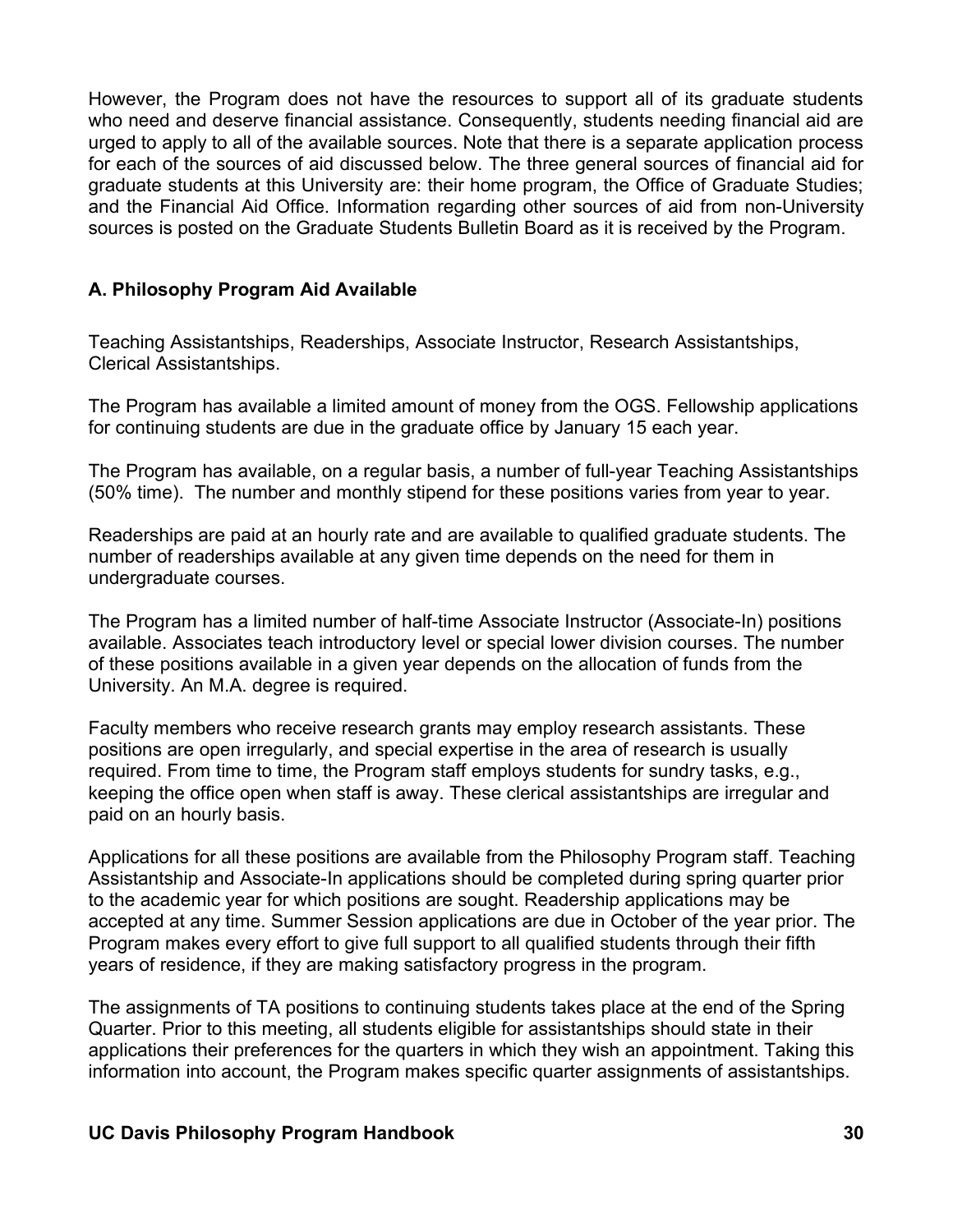Assignments can then be delayed or changed only on the basis of departmental teaching needs. For quarters in which students have been assigned a TA position, assignment of specific course duties takes place in the following way: One month prior to the start of each quarter, students who will be teaching in that quarter must submit their ranked preferences to the Program chair. The chair, in consultation with the course instructors, appoints the assistants as soon as possible, but in no case later than the end of the quarter prior to the one in question (or by the middle of September for Fall quarter assignments).

Those Associate Instructor positions known to have been funded at the end of Spring Quarter will also be assigned. The Program informs qualified students of their general chances of receiving an Associate-In position if further funding becomes available.

Supervision of teaching assistants, associate instructors, and readers is under the auspices of the Graduate Teaching Supervisor. Normally, the supervisor is the Program Chair.

Outside Support: Because the Program has insufficient resources to support all of its students, it has adopted the following rules concerning financial support (other than fellowships) for students who have a fellowship from an external source.

i) The student's combined support (the outside fellowship, plus Program support, minus all the student's financial obligations to UCD, such as students fees) will not exceed one and one third the support that would be received from three TAships (excluding the fee waiver). Support from outside the Program will be considered fellowship support if it so qualifies for income tax purposes.

ii) When students apply for financial support they are expected to inform the Program of any fellowship support from outside the Program applied for, received, or anticipated.

### **B. Graduate Studies Office Aid Available**

#### **Fellowships, Scholarships, and Research Awards**.

#### i) Fellowships and Scholarships

Detailed information and application forms for fellowships and graduate scholarships may be obtained from the OGS, 252 Mrak Hall. There are three types of awards: (1) Chancellor's Graduate Fellowships based on academic merit and financial need, (2) general awards based on academic merit alone, and (3) Graduate Opportunity Fellowships (GOF/Affirmative Action) that support students from ethnic minority groups traditionally underrepresented in graduate programs; women in certain disciplines; and students with disabilities. Students will not be considered for awards if their grade point average in undergraduate work or completed graduate work is less than 3.5 on a 4.0 scale. (3.25 for NRTF)

These awards are made primarily on the basis of scholarship and promise of outstanding academic and professional contribution. In evaluating applications, consideration is given to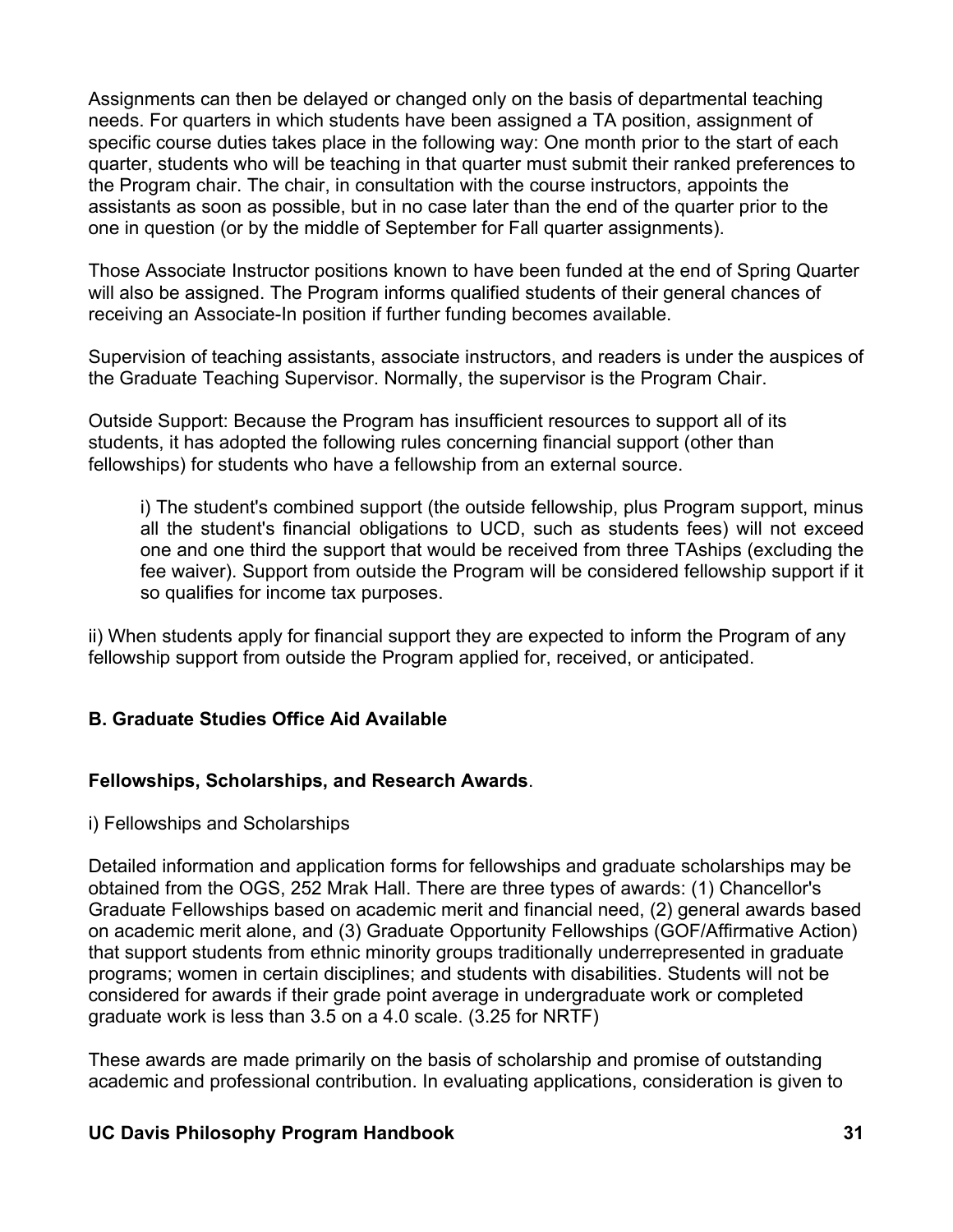the extent and quality of previous work; evidence of ability in research or other creative accomplishment; evidence of intellectual capacity; and promise of productive scholarship. Items included in such evaluation are the following: GRE scores, undergraduate and graduate GPA, academic transcripts, statement of purpose, letters of recommendation and other documentation (e.g., publications, awards).

It should be noted that the application procedures for new students and those for continuing and re-entry students differ. Details of procedures are to be found in the reference book, Annual Register of Grant Support, available in the OGS and at Shields Library. All required documents must be filed by January 15 prior to the academic year for which the award is sought. Other important dates in the award process are to be found in the Graduate Student Support Calendar (see page 29). Consult the OGS for current award amounts. Many regulations apply to students holding these awards. Since award holders are expected to devote full time to graduate study or research, these regulations limit the employment of students holding awards. Furthermore, award holders are not permitted to hold a second major fellowship, scholarship, or other award. With regard to employment, the general rule is that award holders may not be employed more than 25% of full time, and even that much only if employment does not hinder the student's progress towards the degree. This 25% limit is calculated relative to the time-span of the award (usually nine months), thus allowing students to work 50% time for three months (one academic quarter) if they work no more than 25% in a second quarter and not at all for the rest of the award period (or, 25% employment in each of the three quarters, etc.). Thus, award holders can receive funding as a TA or Associate-In for one quarter along with more limited appointment in a second quarter (e.g., a Readership). Exceptions to these policies may be considered and approved or denied by the Dean of Graduate Studies in each case.

ii) UCD Graduate Humanities Research Awards:

Research Awards are provided to registered students who need additional financial support in the conduct of their research project. Summer funds are available to students registered in the preceding Spring quarter.

Awards are made once a year for a period from July 1 to June 30 of the following year. Applications are usually available in the preceding February in the OGS. They are due in early May to the Program Chair. Applicants must submit a detailed budget breakdown, a detailed statement of the proposed project and a supporting letter from their major professor (usually the individual supervising their dissertation research). Awards are announced in early June.

Funds may not be used for travel to scholarly meetings, preparation of thesis copy, per diem expenses, living expenses, and so on.

Funds may be used for such purposes as computer time, photocopying and other reproduction of documents, transportation costs of travel to distant research facilities, and needed equipment (equipment always becomes the property of the University).

Students are urged to apply for these awards. Further information is available from the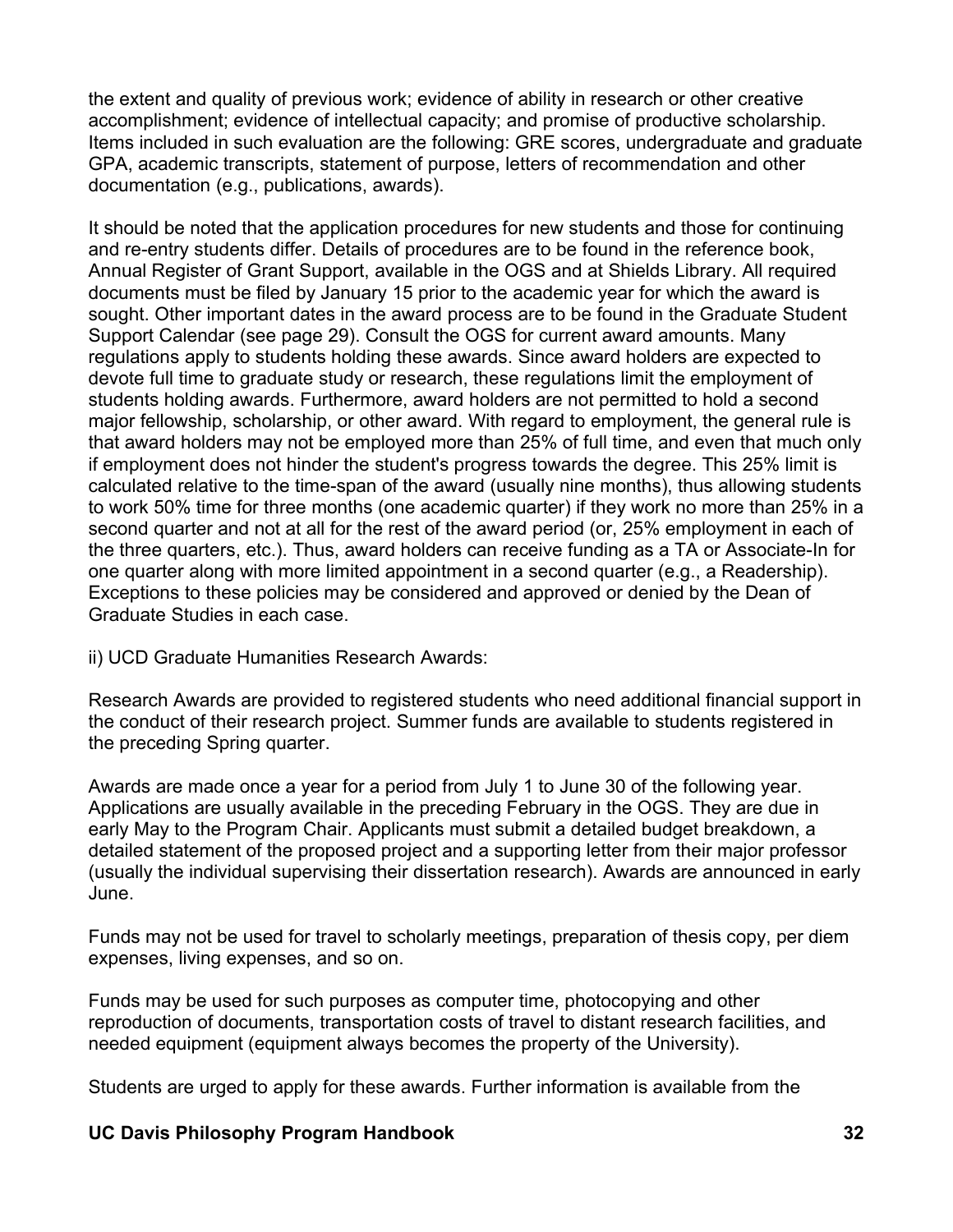Graduate Adviser or the OGS.

# **C. Financial Aid Office**

The UCD Financial Aid Office offers aid to graduate students with demonstrable financial need in the form of grants, loans, and work-study funding. Graduate students may apply for a variety of aid by obtaining a financial aid packet from the Financial Aid Office in Dutton Hall and filling out and submitting the form "Free Application for Federal Student Aid" (FAFSA). Directions for completing and submitting the FAFSA and required supporting documentation are detailed in the financial aid instructions included in the application. Upon receiving the completed FAFSA and supporting documents, the Financial Aid Office determines the student's needs and assigns funds from a combination of available sources. The Financial Aid Office accepts completed FAFSA from graduate students after January 1 and before March 2. Support is awarded on a first-come-first-served basis.

A student who demonstrates financial need may be offered a low-interest loan, some workstudy funds, and a grant together in a single financial aid package. The student then has the option of accepting or declining all, some, or none of the offered aid. The student might accept the grant and work study while declining the offered loan.

The Financial Aid Office attempts to notify applicants of awards by June 30. This target date is subject to revision in the event of changes in federal regulations. Students who receive funding through the Financial Aid Office and who then receive funding from another source, for instance from their home Program or from the OGS, must report the additional funds to the Financial Aid Office immediately. Failure to do so may result in having to repay all funds received, along with other penalties.

The Financial Aid Office also offers financial aid counseling to all students interested in these sources of aid.

# **D. Emergency and Short-Term Loans**

The Short-Term Loan Office, located in University House Annex, offers emergency services to help students meet educational expenses. This service is not affiliated with other channels of financial aid in any way. The Short-Term Loan Office provides emergency, short-term, and teaching assistant loans to students who find themselves low on funds needed for educationrelated expenses but who can demonstrate a definite source of income for their education with which to repay the loan. All regularly enrolled students are eligible for the loans, as are students admitted to UCD but not yet registered. Students need not be eligible for other financial assistance in order to apply. Students are not eligible if they have ever defaulted on a student loan. Students may have all types of loans simultaneously. Payment record is taken into account in reviewing loan applications. The application form for these loans requires itemization of expenses and proof of some source of repayment. Cost of books, research expenses, fees, and even necessary living expenses such as food and housing are acceptable education expenses. Conditions and amounts available for each type of loan are: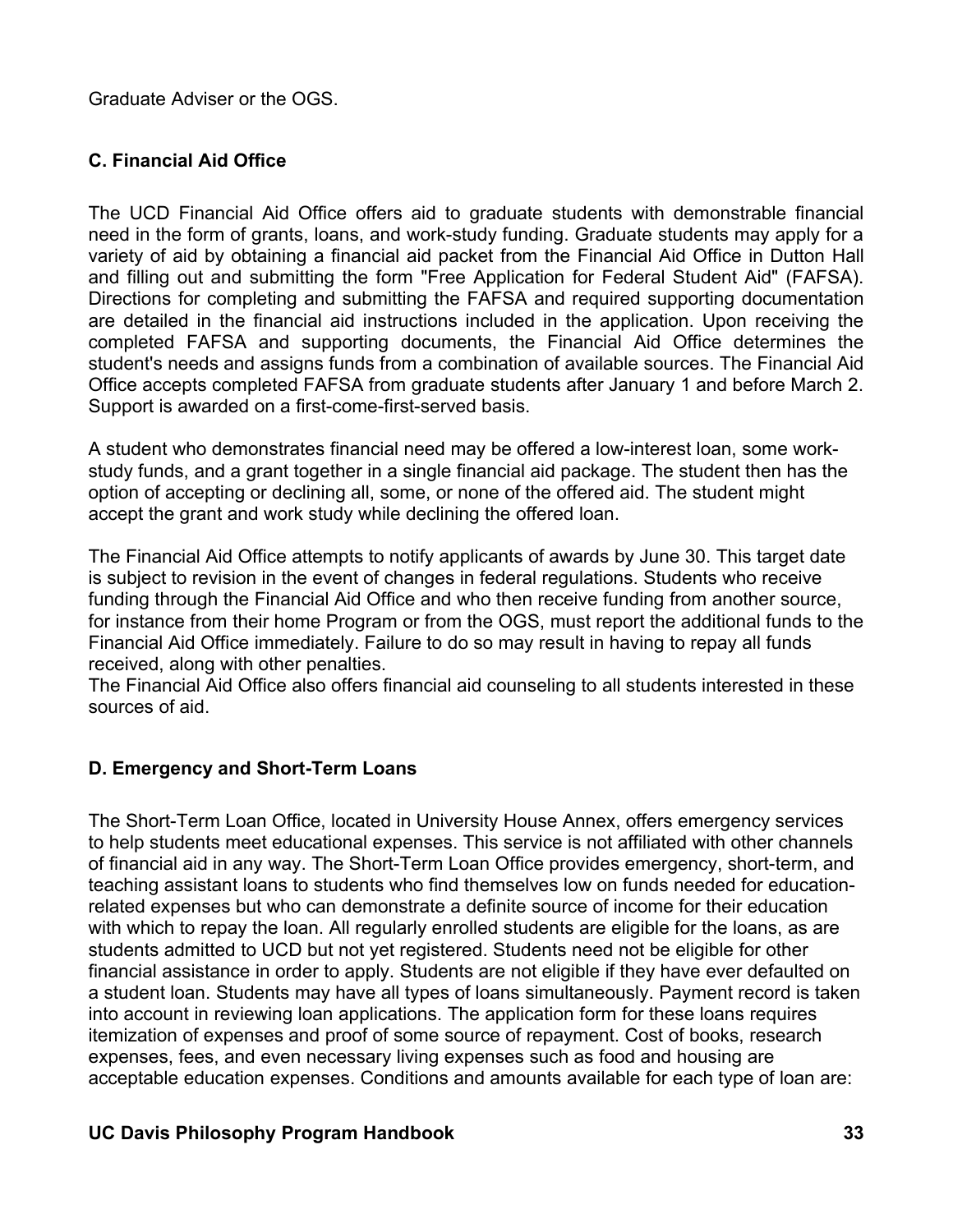i) Emergency Loans - maximum of \$200.00. Must be repaid within 30 days; funds are available immediately upon approval; interest of 1% per month charged on overdue loans; interest-free if repaid on time; not available between quarters or during the summer (except to summer school students).

ii) Short-Term Loans - maximum of \$300.00 (or amount of in-state registration fees for one quarter).

Maximum repayment period of five months; loans must be paid back by end of academic year or before date of graduation, whichever comes first; repayment schedule determined according to repayment resources; interest free unless student leaves school prior to repayment; funds available three working days after loan approval.

iii) Assistant Loans - maximum of one month's salary available to TA's and Associate-In's only; available prior to and during Fall Quarter, or the first quarter of your appointment; interest of 1% per quarter; repayment by payroll deduction over a maximum of six months; loans must be paid back by end of academic year or before date of graduation, whichever comes first; funds available four working days after loan approval.

Further details are available from the Short-Term Loan Office. Short-Term and Assistant loans require an appointment with the Short-Term Loan Office. Appointments may be made by telephone.

# **E. Graduate Student Emergency Loan Fund (GSELF)**

Maximum Loan Amount -- \$2,000.00

The GSELF managed by OGS, is designed specifically to meet the unexpected needs of graduate students. The loan program offers a minimal application procedure and a liberal repayment schedule tailored individually, and is interest free if repaid in 90 days. Registered graduate students in good standing are eligible. Application and information available in the OGS.

F. Graduate Student Support Calendar

January 1 (before March 2) submit completed FAFSA applications to the Financial Aid Office. January 15 Final filing date for all fellowship applications March 1 Date for filing application for Teaching Assistant and Associate Instructor positions. March 15 Approximate date for announcement of general fellowship awards. April 15 Final date for acceptance or rejection of fellowship awards by recipients

### **8. Professional Activities and Travel Resources**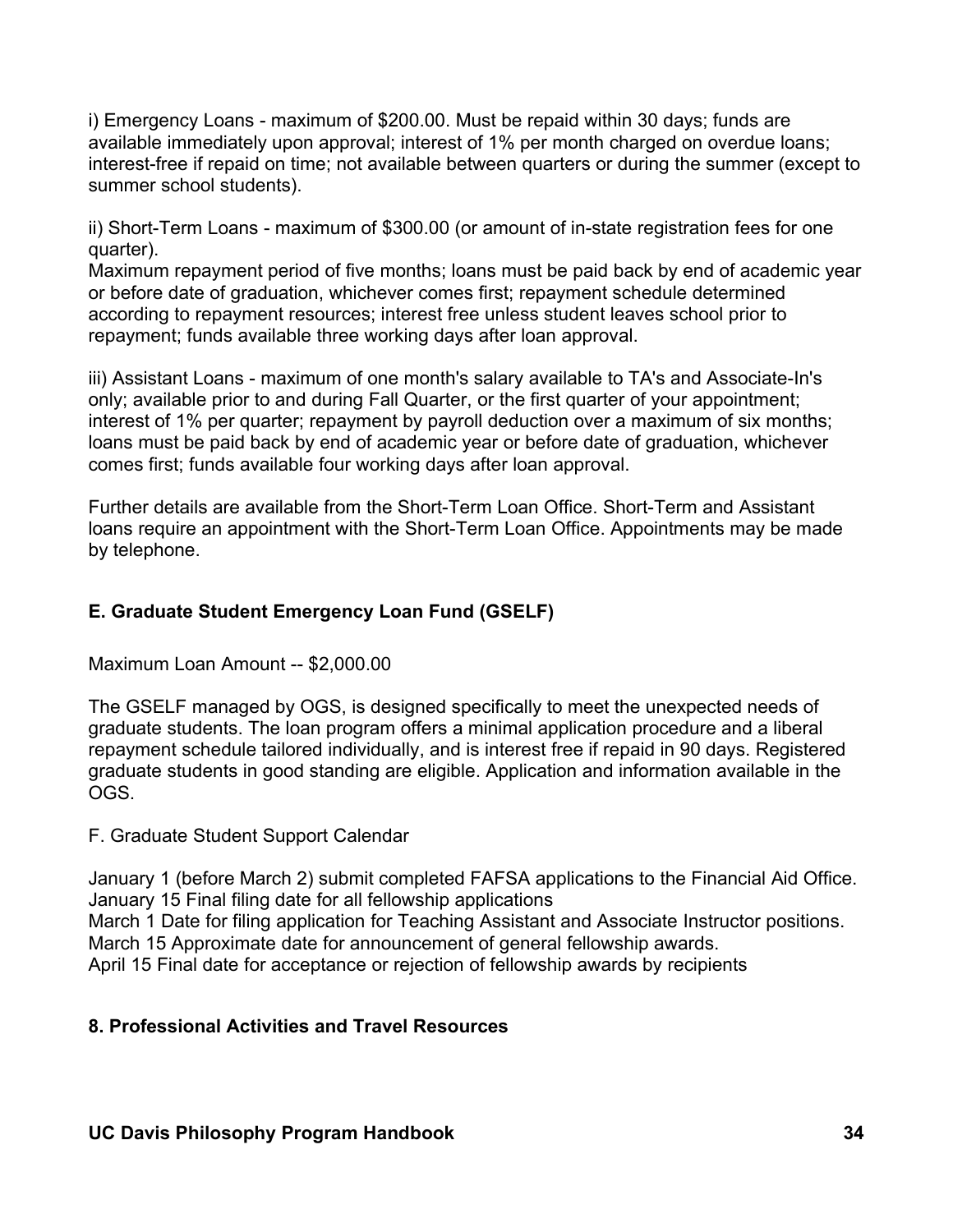# **A. Professional Activities**

The Program strongly urges all graduate students to engage in professional activities as part of their graduate education. In particular, students are urged to attend the Philosophy Department's annual colloquium series. Attendance at talks and lectures and participation in discussion are seen as valuable experience in becoming integrated into the academic profession. The colloquium series is run by the graduate students, with the assistance of a faculty adviser. A graduate student Colloquium Committee solicits nominations for speakers and selects those who will visit the campus. Graduate students also are in charge of transportation, lodging, meals, etc.

Students should try to attend talks by visitors and speakers at other universities and colleges in the area, particularly at UC Berkeley. Notices of events at other campuses are posted in the department as received. Students are also urged to attend the annual Pacific Division meeting of the American Philosophical Association.

Department-funded University transportation is sometimes available free of charge to groups of three or more who wish to attend these and other professional activities at locations away from Davis. Vehicles which seat from five to fifteen passengers are available to students who are also University employees. Details are available from the Philosophy Department's Principal Staff Assistant.

# **B. Policy on Graduate Travel Support**

i) If the department has available travel funds, support for meetings and trips on the West Coast may be determined at the time of the request, and an advance may be provided. Available funding for trips to the Midwest or the East Coast will be determined at the end of the fiscal year and trips will be reimbursed retroactively.

ii) Funding will be available only to students nearing the end of their work who have been offered a job interview or to students who are presenting a paper or are otherwise on the program of an APA or other philosophical meeting. Students who are listed on the program of a meeting will be eligible to receive Graduate Research Travel funds from the OGS.

iii) Funding will not be available for students who wish to travel to another campus to hear a special lecture. Students should discuss such trips with faculty who may be attending and who will be willing to offer rides. Inter-campus travel may also be available from the Office of Research for such trips.

# **9. UC Berkeley Library Facilities**

Registered UCD students also have library privileges at other University of California campuses. Students wishing to utilize facilities at UC Berkeley can take the inter-campus bus at \$5.50 one-way. Prior reservations are required. Further details are available from the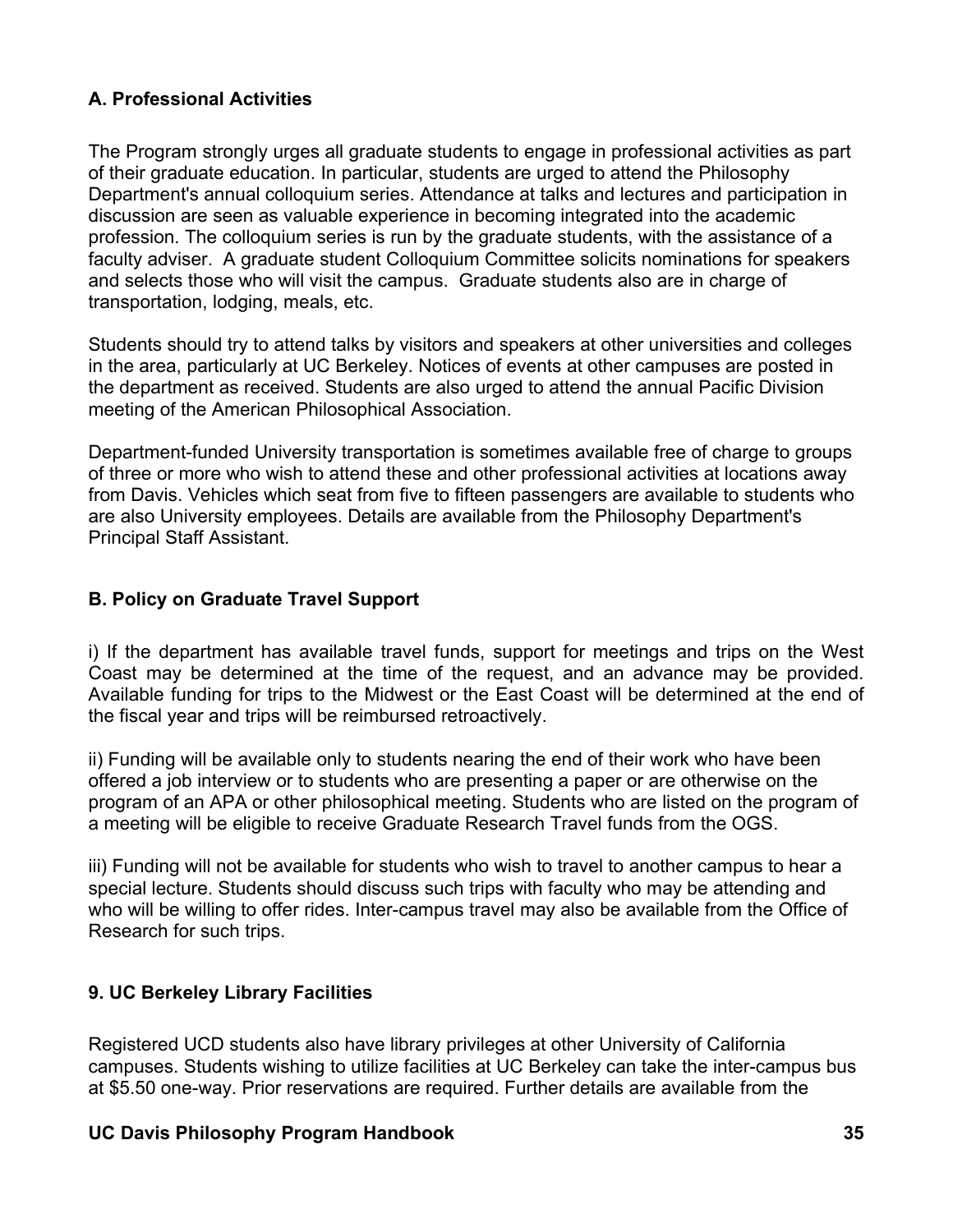Philosophy Department staff.

### **10. Placement**

The Program appoints a placement officer to assist students in locating and securing employment. Early in the Fall Quarter the placement officer meets with all job seekers to put together, review, or update the dossiers. General strategies for job seeking are discussed. Graduate students are urged to contact the placement officer as soon as they begin to look at the job market.

Students should recognize that there are three basic types of employment opportunities in philosophy at the college level. The first is part-time, temporary employment which is common among the campuses of the state university system and on the junior and community college level. A number of our graduate students have been employed on this basis. The M.A. degree is generally required for such a position. This kind of work, while perhaps lucrative to the post-M.A. student, will slow down progress towards the Ph.D. The second kind of job is the limited (non-tenure track) full-time position. In today's job market, such positions are usually given to students having completed all but their dissertations (ABD), a stage in the student's work which is formally recognized by this University with the Candidate in Philosophy degree. It is quite difficult to make significant progress on the dissertation under such employment conditions, particularly if the job requires teaching four courses each semester, as is common. The third type is the potentially permanent position which usually carries with it the possibility of tenure. Such jobs are generally reserved for those with a Ph.D. at the time of appointment, but may be given to ABD's.

Most tenure-track and full-time limited appointments require interviews at the annual meetings of the American Philosophical Association. Interviews for the best jobs are usually held at the meeting of the Eastern Division, which annually occurs on the East Coast between Christmas and New Year's. Students who believe that they are serious candidates for such jobs should make every effort to attend these meetings. The Pacific Division meeting, during Spring break, generally has very little to offer by way of job openings.

Students who are on the job market will be supported with a one-time grant to reimburse in part the hotel and airfare costs incurred in travel to professional meetings. The amount of the grant is affected each year by any budget constraints and by the number of students on the job market.

Job listings are posted on the bulletin board in the Philosophy Department office, but many job openings are only listed in Jobs for Philosophers (JFP), which is available to members of the APA free of charge. Students who will soon be seeking employment should become members of the APA so that they can receive this publication when it is issued. Recent copies of JFP are always available from the placement officer. Students can arrange to have placement notices mailed to them if they are not in residence.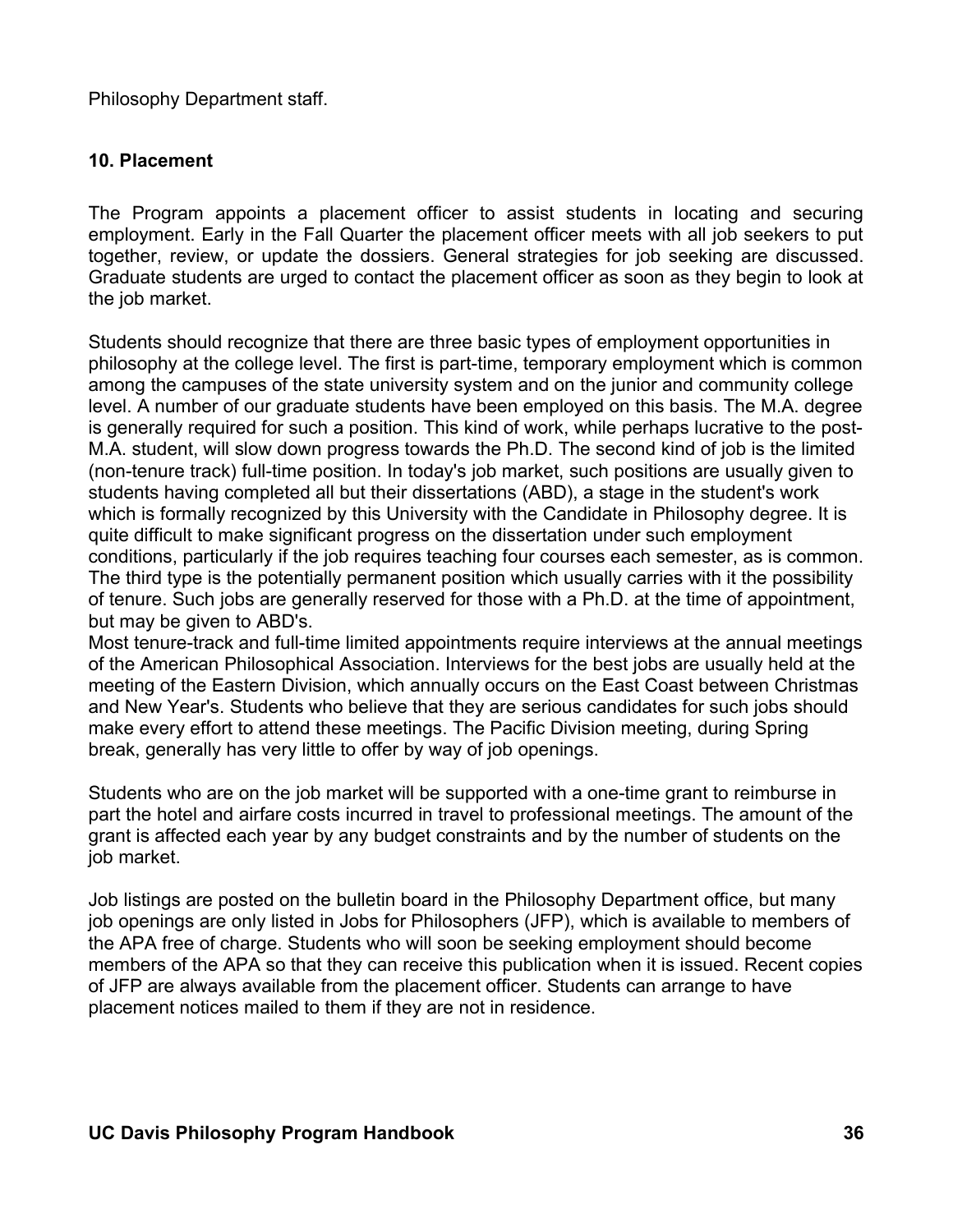### **12. Participation in Program Committee Meetings**

All graduate students are invited to attend open meetings of the Graduate Program Committee. Some meetings (including those regarding personnel matters) are deemed executive and are closed to graduate students. The agenda for all open meetings is distributed in advance to graduate students as well as faculty. Any graduate student is free to inform the Program chair of proposals for agenda items.

The graduate student body of the Program has one vote to be used in voting at open meetings. Students are to determine among themselves how to cast their one ballot.

# **13. Annual Meeting**

Each year near the end of the Spring quarter, the faculty meets to assess the progress of students and to allocate Program financial aid. Any information provided by a student to the Graduate Adviser or the student's other advisers will be taken into account. Faculty members who cannot attend the meeting submit information on their students and advisees and also may submit proxy votes concerning financial aid allocations. Afterwards, the Program instructs the Graduate Adviser to provide each student with a written or oral report summarizing the Program Committee's opinion, including strengths, weaknesses and advice (e.g., to concentrate more on a certain area, leave the program, etc.). These letters also contain awards of financial aid, if made. Letters are received by students after the end of Spring Quarter. Meetings between all faculty and graduate students are held as needed to discuss the state of the graduate program.

At the beginning of each academic year, graduate students should meet with the Program Chair and the Graduate Adviser to clarify the program and to address problems.

### **14. Satisfactory Progress**

Given the normative time of five years for the Ph.D. program, graduate students are expected to achieve certain established academic goals at fixed times during their academic careers. Satisfactory progress in the Ph.D. program is defined in terms of these fixed goals. Satisfactory progress plays a major role in determining how students are evaluated at the end of each academic year and in the assignment of the Program's financial aid to continuing students.

As a general rule, satisfactory progress is considered in terms of the attainment, by the end of the indicated years, of the following:

**First year**: Completion of Logic and Proseminar Requirements. Completion of 36 units of course work, including 396. Cumulative GPA of 3.0 or higher.